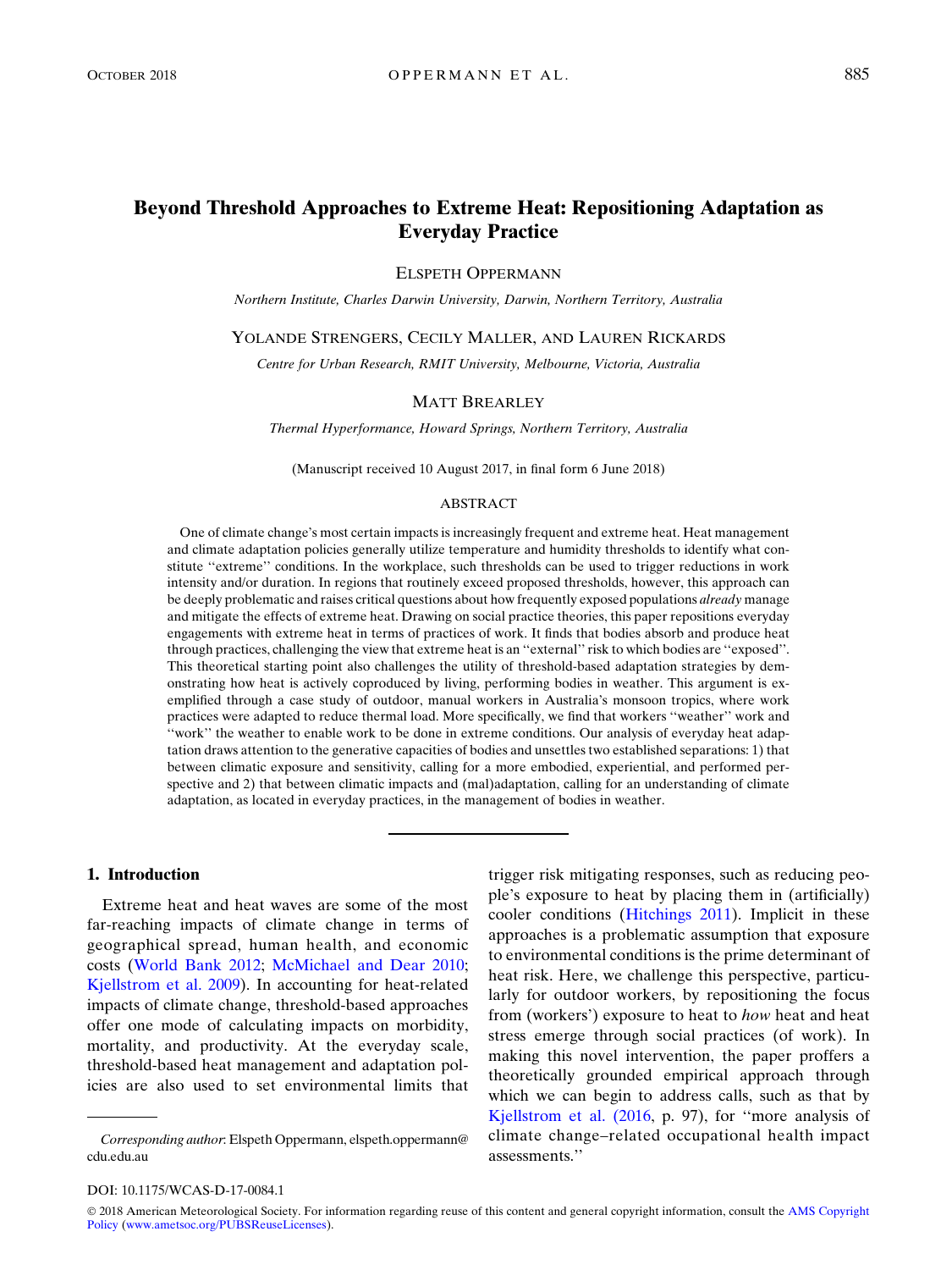There are at least three bodies of literature that challenge the environmentally deterministic understandings of climate change vulnerability evident in threshold-based approaches. First are those originating in critical social science that are attentive to questions of political economy and underline the importance of contextual, social factors (O'Brien et al. 2007; Leichenko and O'Brien 2008; Eisenman et al. 2016). Such work examines the complex social or ''syndemic'' vulnerabilities that emerge at the intersection of unevenly distributed threats at multiple scales, making clear that climatic factors are not the only stressors a group faces (e.g., Willen et al. 2017). While important, this literature gives little attention to bodily experiences or activities, nor does it distinguish populations on the basis of the practices with which they engage, as opposed to their characteristics of location, class, or ethnicity.

Physical effects and differences are addressed by a second body of literature on the climate–health interface. Some of this discusses humans as a single group whose biology imposes an adaptation limit [e.g.,  $>35^{\circ}$ C as discussed by Sherwood and Huber (2010)]. More nuanced is work that highlights that some bodies are more sensitive and less adaptive to particular climatic stressors than others (e.g., Kovats and Hajat 2008; Zivin and Shrader 2016). While valuable, this literature still tends to essentialize bodily differences and imply that besides certain ''exceptional'' groups (such as infants and the elderly), bodies in general are relatively standard and stable. This notion of humans as collections of uniform bodies occludes the fact that bodies are not just unique, but dynamic sites of constant energetic-material change (Oppermann and Walker 2018) from which heat can emerge as an ''impact'' depending on bodily particularities and practices.

Third, a more interpretive literature emphasizes the subjective and cultural character of climate, weather, and associated disasters. This includes different meanings given to climatic or weather conditions (Hulme 2016), the risk they are perceived to entail (e.g., Frondel et al. 2017; Boronyak-Vasco and Jacobs 2016), or the perceived intensities and types of harm and loss different groups experience following extreme weather events (e.g., Barnett et al. 2016; Adger and Barnett 2009). The growing appreciation that we do not all interpret climate and weather the same way further unsettles the value of universal numeric thresholds in designating dangerous environmental conditions. Nevertheless, a purely interpretive approach can underplay the material realities of heat and the generative role of bodily activity in shaping heat.

Absent in all three literatures is the role of everyday, embodied experience, which we examine below through social practice theory. In contrast to using objective environmental thresholds to determine behavior, practices reframe the object of social enquiry as shared ways of performing routine tasks. Practices are routinized activities shaped by the articulation of available elements of meanings, competences, and materials (Shove et al. 2012), which entails an intimate and coproductive relationship of bodies and environment, including with heat (Oppermann and Brearley 2018; Oppermann and Walker 2018; de Vet 2017). How practices are performed, we argue, shapes the extent to which heat is generated, absorbed, or lost at the bodily level, as well as how it is experienced, noticed, and attended to.

This paper explores the practices of heat-exposed outdoor workers in northern Australia's monsoon tropics: a hot region in a hot continent, getting hotter. Many Australian organizations and government departments use environmental thresholds of temperature, or temperature indexed with humidity, to identify and manage extreme heat. Yet, large regions of the country, notably the tropical monsoon zone, already routinely exceed recommended environmental thresholds (Oppermann et al. 2017). For up to 6 months of the year, the tropical monsoon zone is subject to medium–high temperatures in conjunction with extremely high humidity. In combination, these conditions are known to have particularly negative impacts on human health in the form of heat stress (Kovats and Hajat 2008; Hanna and Spickett 2011). For people working outdoors, conditions are highly likely to exceed at least some of the recommended environmental thresholds for much of this period (Jia et al. 2016) and substantial slowing or even cessation of work is often recommended (Oppermann et al. 2017).

In reality, however, work continues despite conditions exceeding these thresholds (Jia et al. 2016; Brearley et al. 2015), raising critical questions about how exposed populations *already* manage the effects of extreme heat. This question has been explored in relation to everyday domestic practices in Australia's monsoon tropics by de Vet (2017). Theories of social practice are also an emergent area of theoretical innovation in accounting for how everyday life adapts to global environmental change (Feola 2015). Only a handful of social practice studies have explicitly explored responses to climate change. These have generally been in relation to mitigation and sustainable consumption (Shove et al. 2012; Shove and Spurling 2013; Spaargaren 2011; Spaargaren et al. 2016) or broadening resilience to energy and water shortages by improving householders' adaptive capacity (Strengers and Maller 2012).

Here, we employ social practice theory to reframe the question of how outdoor workers currently deal with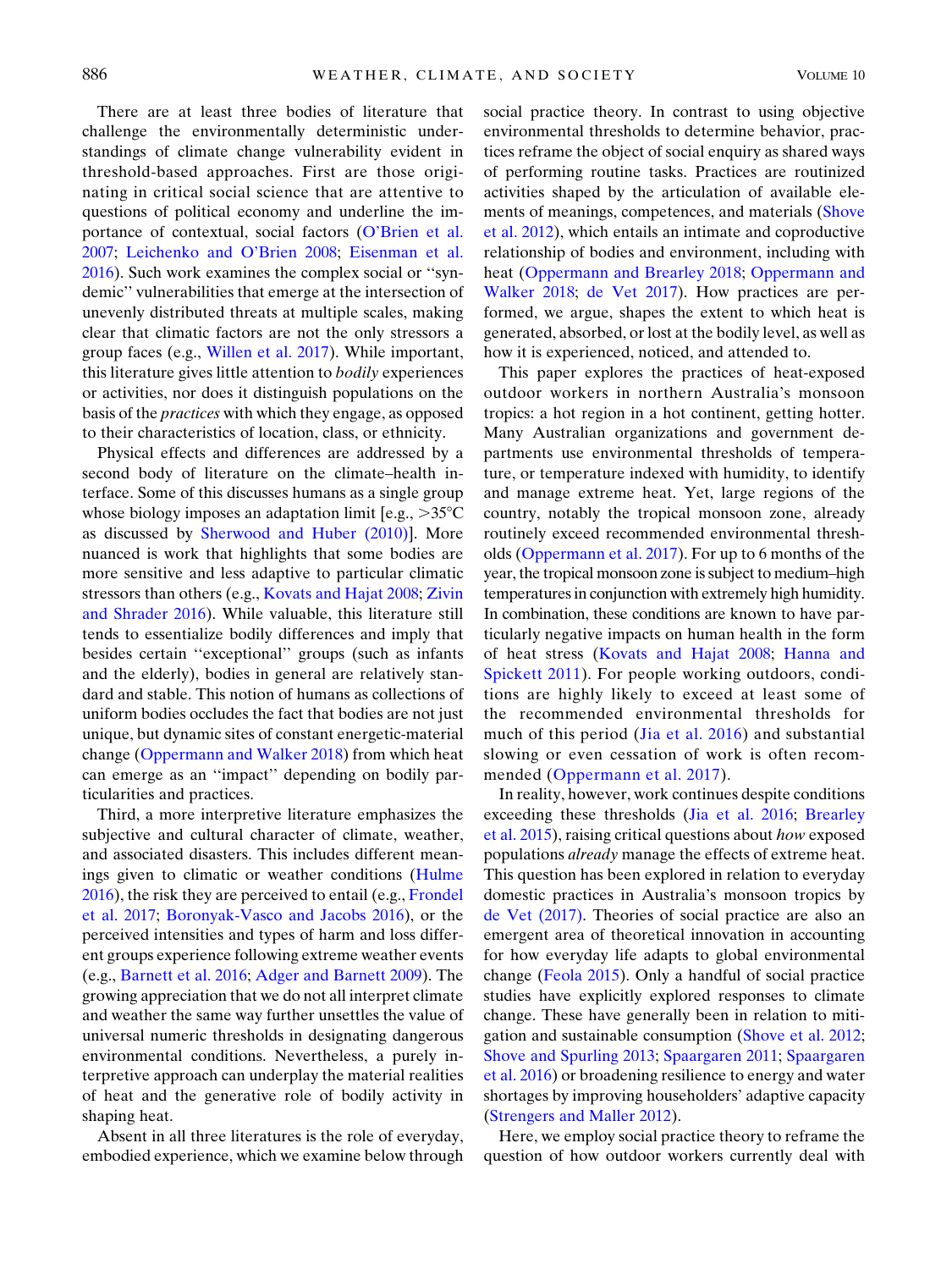extreme environmental heat in Australia's monsoon tropics and identify implications for how adaptation to climate change is theorized. We draw on a pilot study conducted in Australia's monsoon tropics to demonstrate how weather conditions coproduce outdoor working practices, and that working practices can manufacture or mitigate bodily heat and heat stress, normalizing and/or seeking to actively prevent or otherwise manage it. As such, we argue that the heat that matters is not determined by environmental thresholds nor is it successfully managed by approaches based on them. Rather, heat is coproduced by bodies and environments such that weather and climate matter differently in relation to what bodies do as a result of the practices they are engaged in.

We begin by discussing current climate change adaptation strategies in Australian workplaces and how these rely on specific environmental ''heat'' thresholds (section 2). To account for how work continues in conditions that exceed these thresholds, we use theories of social practice to posit an alternative account of adaptation to current and projected climate change (section 3). We demonstrate this theoretical repositioning through the example of a power network maintenance crew in Darwin, a city in Australia's monsoon tropics (section 4). Our analysis challenges the view that heat and humidity are an ''external'' risk to humans and instead reframes climate change impacts and adaptation in terms of embodied experiences and social practices (section 5). We conclude by articulating what this understanding means for climate change adaptation policy and strategies.

# 2. Heat thresholds and climate change in Australia's monsoon tropics

More people are killed by extreme heat in Australia than by all other natural hazards combined (Coates et al. 2014) and climate change projections show temperatures rising substantially, further increasing heat-related morbidity and mortality (Bi et al. 2011; McMichael et al. 2003, 2006). A number of adaptation strategies have been proposed (Bambrick et al. 2008; Hanna and Spickett 2011; Singh et al. 2015), many of which rest on identifying critical environmental thresholds at which public health and occupational health responses are triggered. Historically, days with a maximum of over  $35^{\circ}$ or  $40^{\circ}$ C have been understood as significant for human health (Hughes et al. 2016), and Australian climate change projections reports have typically identified the number of days likely to exceed these thresholds as a key measure of impacts (Green 2006; Moise et al. 2015; Hennessy et al. 2004). More recently, Australia's Bureau of Meteorology began providing observations of extreme heat categorized in terms of ''excess heat factor,'' which identifies the severity with which temperatures exceed a threshold based on a location's recent climate history (Scalley et al. 2015).

In occupational settings, extreme heat is understood to be dangerous as a result of exposure to, and exertion in, these conditions (Gubernot et al. 2014). Propelled by heat-related occupational deaths in key sectors, a number of Australian organizations, academic commentators, and a coroner (Briggs 2016; CFMEU 2016) have called for official environmental thresholds at which work should be reduced or ceased. The apparent clarity of threshold-based approaches is assumed to be a reliable way of preventing heat-related illness and has occupied a central place in the national discourse of how to manage extreme heat. Within this discourse, there has been contestation over the exact threshold at which workers should ''down tools'' (Watson 2016) and whether there should be regional differentiation in workplace thresholds—including through adjusting the threshold for acclimatized and nonacclimatized personnel (Hanna and Tait 2015; Oppermann et al. 2017). Debate has extended beyond the ''value'' at which a threshold is set within a metric (most often simply ambient temperature) to which metric should be used. Physiologically, this is because humidity and other factors, such as air velocity and radiation, play a significant role in body heat balance (d'Ambrosio Alfano et al. 2011). There are many indices that take such factors into account, such as the wet-bulb globe temperature (WBGT) or universal thermal climate index (Blazejczyk et al. 2012; Miller and Bates 2007; d'Ambrosio Alfano et al. 2014). Which metric is used can be highly significant for when work is reduced/stopped in a particular location. For example, the Construction, Forestry, Mining and Energy Union (CFMEU) contends that a 35°C temperature threshold can underrepresent heat stress risk in humid conditions, suggesting  $28^{\circ}$ C with 75% humidity should be seen as an equivalent threshold (CFMEU 2016).

Third, in addition to variation in the level of the threshold and choice of index, views about what actions threshold attainment should stimulate also vary. In general, thresholds are meant to act as an external environmental trigger for behavioral change to mitigate the risk posed to human health from heat. However, environmental conditions are only one source of heat stress. Heat stress, heat-related illness, and, in more extreme cases, heat stroke are the result of the body's accumulation of heat (Brearley et al. 2015; Lee et al. 2016). This is caused not only by the absorption of exogenous heat from the weather, but by radiant heat from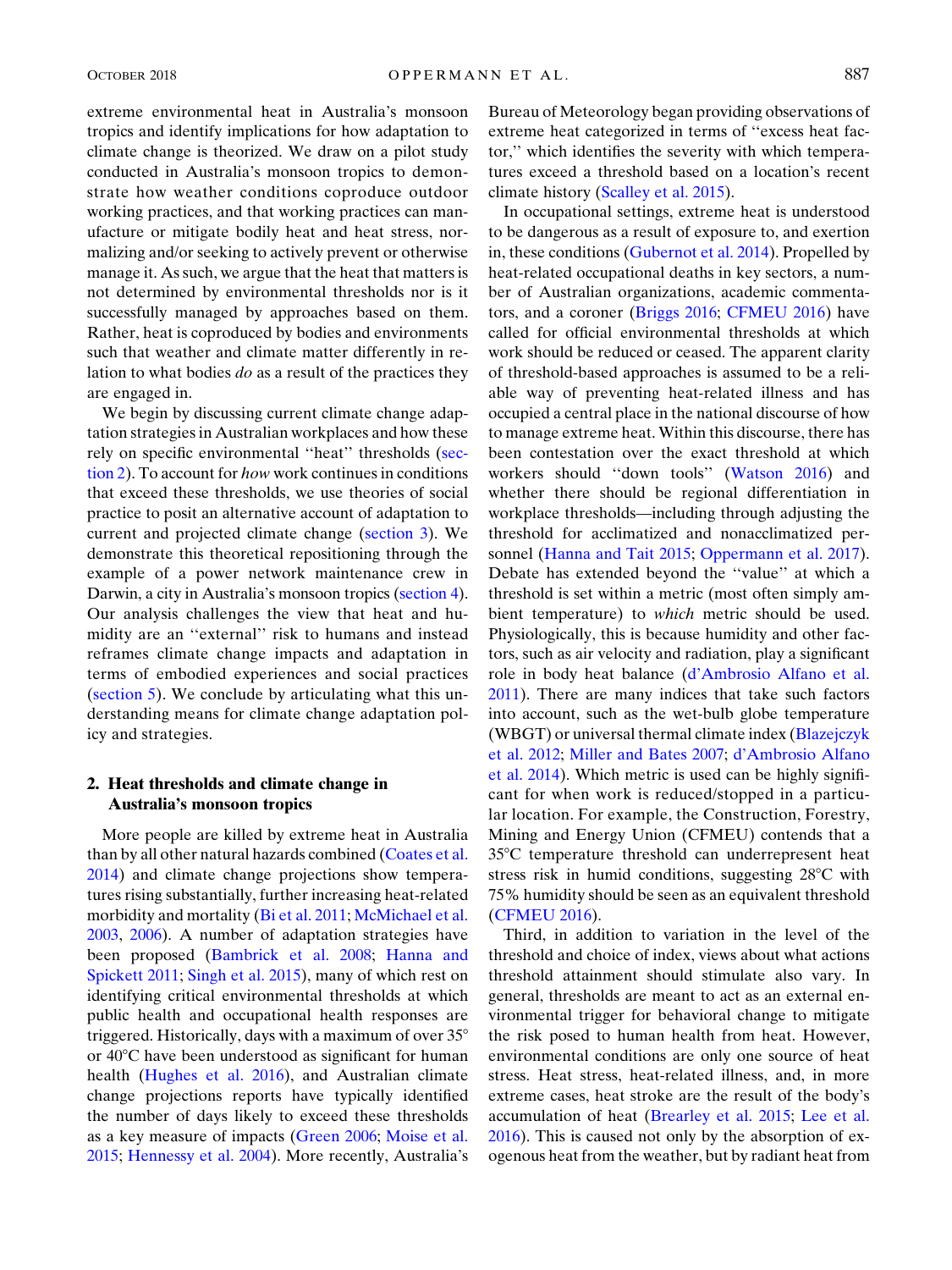the working environment, such as asphalt and metal surfaces. The body's thermal load is also shaped by endogenous heat production through metabolic processes secondary to exertion. Furthermore, hydration levels, which are related to the body's thermoregulation system (which sweats to cool off; Jay and Brotherhood 2016), and the ability to rest (lower exertion) or actively cool the body to allow heat to dissipate are all key aspects of ensuring safe thermal load (Brearley 2016). The multiple causes of heat production, absorption, and retention/ loss in the body means that basing heat-management strategies on environmental thresholds alone can misrepresent (including overplaying and downplaying) the thermal threat.

Threshold protocols also have social effects that can sometimes run contrary to their workforce protection objectives. In their observation of a simple ''stop work'' threshold protocol in Adelaide, South Australia, Lao et al. (2016) examined how weather forecasts enabled managers to anticipate that an environmental threshold would be reached at a certain time on a certain day, with some consequentially *increasing* their team's rate of work to complete a job prior to the anticipated shutdown order. As a result, workers became hotter than they might have done if they had continued the job at a normal rate, or self-paced in response to rising temperatures. Although not used in Lao et al.'s case study, many threshold approaches resolve this issue to some extent through staged workload reduction at different temperature increments (see, e.g., Miller and Bates 2007). While the latter approaches recognize exertion and heat loss through rest in addition to exposure, they still privilege environmental conditions as the determining factor of work rate, occluding other material and social factors.

Regardless of the metric used, in climatic regions that routinely exceed proposed limits, even staged approaches to thresholds have proven difficult to implement in occupational settings because the perceived impost on productivity is so significant. Northern Australia's tropical monsoon zone is one such region (Moise et al. 2015; Peel et al. 2007), with relatively high temperatures combined with very high humidity for up to seven months of the year. There are no formally instituted thresholds at state or national level for the region (Hughes et al. 2016), although there are some protocols recommended by unions or instituted at the organizational level. Such protocols vary widely depending on the particular metric or protocol used, yet instituting mainstream thresholds for work-to-rest ratios would slow or reduce work from 50 to 0 min of every hour for up to 6 months of the year (see, e.g., Miller and Bates 2007; Parsons 2006; Jia et al. 2016; CFMEU 2016).

Although such measures are intended to protect workers, the potential for such extensive impacts on work time and rate means it is perhaps unsurprising that official or recommended thresholds and responses are largely ignored in practice. In a 2015 study of a construction firm in Darwin, Jia et al. (2016) explored why a construction union's policy was not implemented on site. At the time of the study, this policy proposed a staged increase in rest periods from ambient temperatures of  $30^{\circ}$ C and higher. Utilizing observed weather data, they estimated a 24.7% productivity loss if the policy had been followed. The fact that workers managed to continue working without these breaks raises the question of whether the threshold is set at the ''right'' level from a physiological and economic, if not worker safety or rights, point of view. Furthermore, given that it was reasonably hot, it also raises the questions of what exactly enabled workers to continue working? In other words, how might exposed populations *already* be adapting to extreme heat in the region?

### 3. Reframing environmental change through theories of social practice

To understand how heat stress eventuates and is managed on a daily basis in extreme conditions, we now turn to theories of social practice. These theories are situated in a broader sociological history of the ''everyday'' (e.g., De Certeau 1984), which has sought to reposition the object of social enquiry onto everyday practices and their rhythms, variations, and temporalities. While there are different interpretations, a ''central core'' of practice theorists ''conceives of practices as embodied, materially mediated arrays of human activity centrally organized around shared practical understanding'' (Schatzki 2001, p. 11). Moreover, a ''posthumanist'' subset contends that practices include nonhumans such as machines and objects as ''participants'' (Reckwitz 2002b), which can perform or coperform everyday practices in collaboration with humans (Shove et al. 2012; Reckwitz 2002a; Maller and Strengers 2018). Practice theories also foreground the adaptability of bodies, including the skills and knowledge that they carry, which provides insight into the lived experience of weather and adaptation to changing conditions (Maller and Strengers 2013, 2015; Maller 2018).

Social practices can be understood as ''what make sense'' for people to do as they engage in everyday activities (Schatzki 2010). Shove et al. (2012) develop an analytics of practices as routinized performances as emerging from three kinds of elements: meanings, which are ideas or understandings about how and why to carry out the practice; the materials, including tools, with which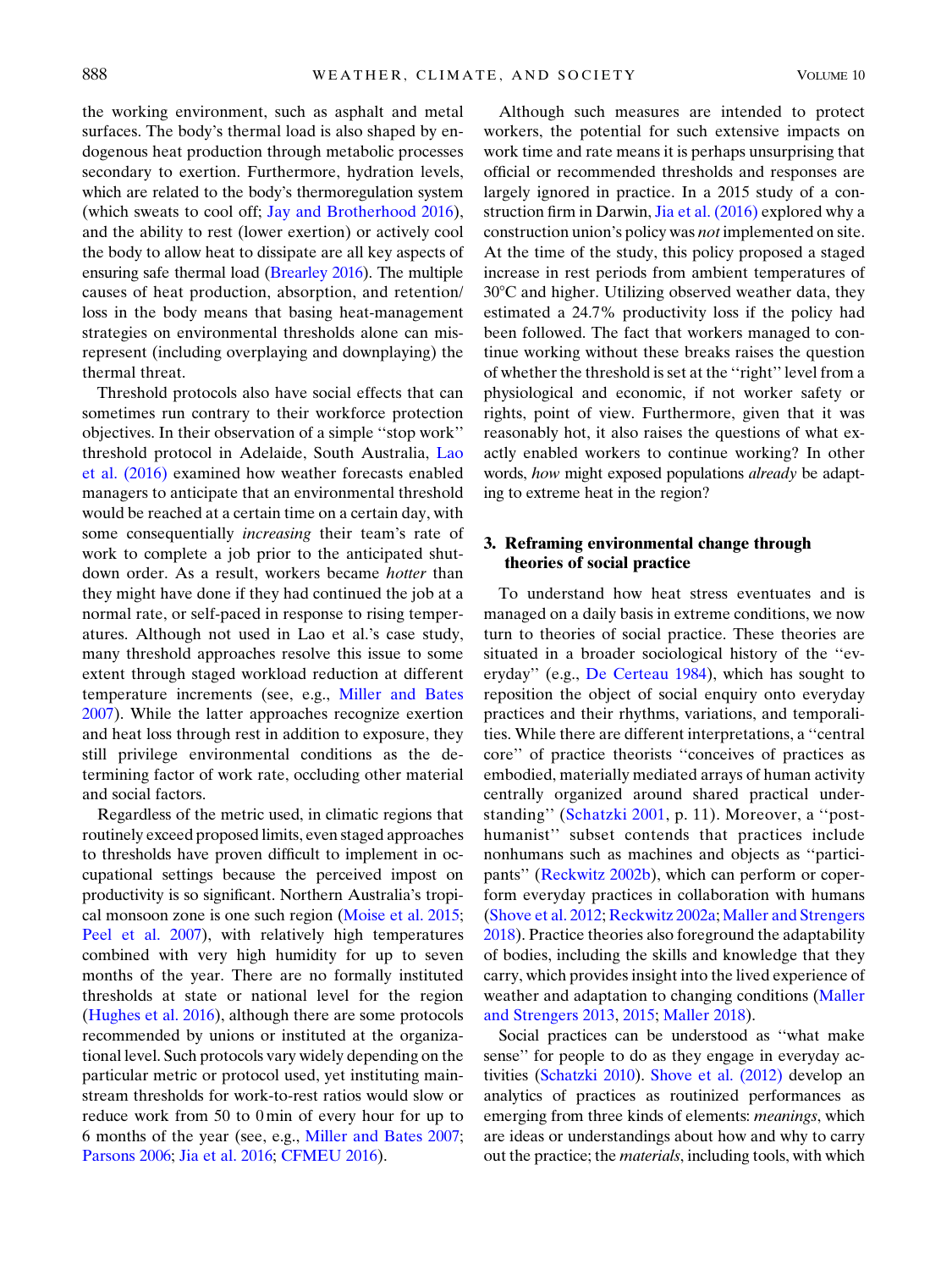they interact and utilize to perform the practice; and the learned and embodied competences or skills available. Availability is important as practices are patterns ''which can be filled out by a multitude of single and often unique actions'' (Reckwitz 2002b, p. 250); hence, different elements can be combined each time a practice is performed (Hui 2017). Populations are defined by those who perform the practice and draw on available and shared elements—of meanings, materials, and competences—to make sense of how to act. The practitioners of outdoor power network maintenance practices not only perform such practices, but have the capacity to innovate and adapt these practices in response to changes in the availability and desirability of particular elements. Because of this internal variation, practices are sites of ongoing reproduction and change (Hui 2017).

In this paper we follow practice-theory scholars who conceptualize bodies as ''handling'' weather and heat by responding not only physiologically but also by utilizing appropriate meanings, competences, and materials (Maller and Strengers 2015; Reckwitz 2002b; Oppermann et al. 2015; Oppermann and Walker 2018). As Wallenborn and Wilhite (2014, p. 57) explain, bodies are ''at the intersection of the cultural and natural, the human and non-human, the individual and collective.'' Adaptation to contemporary climate change, experienced as weather conditions in everyday life, can be viewed as the variation of practice in relation to changing availability and utility of practice elements. Weather is positioned here as one of multiple materialities that bodies experience (as temperature, humidity, wind), some of which also may be coproduced (hot surfaces, wet skin; Oppermann and Walker 2018; Strengers and Maller 2017). Practitioners of outdoor work know and interpret these materialities through somatic and sensory means (such as feeling hot, sweaty, or nauseous) and interpret these experiences in particular ways, such as ''normal,'' ''tolerable,'' or ''extreme''). However, how hot it is felt to be is also a product of what the body is doing to handle the weather through embodied competences. These may be physiological (such as the body adapting to sweat more profusely), or may draw on learned and embodied knowledge (such as slowing their pace in higher temperatures). As such, abstract and universalized meteorological measures and thresholds are only rendered meaningful in relation to the body and the practices in which it is participating. Furthermore, climate change can be ''known'' by how it ''feels'' in everyday life and through what is ''done'' in relation to it. More fundamentally, weather and climate change are in this way coproduced by practices.

Grounded in this theoretical approach, the actual ''thresholds'' at which heat stress occurs can be understood

as an effect of varied and temporally unfolding practices. In extreme and changing conditions, these dynamics constantly (re)position the boundary of what constitutes heat stress, whether it occurs, and its severity. As such, social practice theories go beyond considering physiological adaptation in conjunction with social adaptation (Hanna and Tait 2015), instead demonstrating how these are actively coproduced. Adaptation is thus the capacity to manage these constituent relations in such a way that the practices of which they are part—such as work—are able to continue. We elaborate on this framing below through our study of outdoor work in Australia's monsoon tropics.

### 4. Study: A power network maintenance crew in Australia's monsoon tropics

### a. Methods

This research was part of a pilot study on the social practices of a chronically exposed power network crew in Darwin in early 2015. The study was conducted by the first and last authors, with the objective of developing a transdisciplinary physiological and ethnographic approach to heat stress research, developed through critical engagement with social practice theory. The first author was responsible for observing a 3-h outdoor maintenance task toward the end of the hot and humid wet season. Recorded interviews of 20–30 min were conducted with six active crew members immediately following task completion. Three follow-up interviews of 30–60 min were conducted with middle and senior management over the following two weeks.

This paper utilizes interview data from the study, using pseudonyms to protect participants' identities. The interviews explored how heat stress was experienced and managed during the observed task, and what practices contributed to or modified body heat production and associated heat stress symptoms in the practice of repair work more broadly. The three managers interviewed had directly shaped how the observed task was undertaken through practices of managing logistics, site safety, and allocation of workers. They were asked about how these practices affected and responded to heat and other aspects of work practice on site. All interviews were transcribed and coded in NVivo using 1) Shove et al.'s (2012) social practice elements of materials competences, and meanings together with 2) activities related to exposure, exertion, cooling, hydration, and food consumption and 3) indicators of contingent relations and temporal effects on thermal load and heat stress symptoms, such as sequencing, frequency and duration of exertion, and exposure. From this, our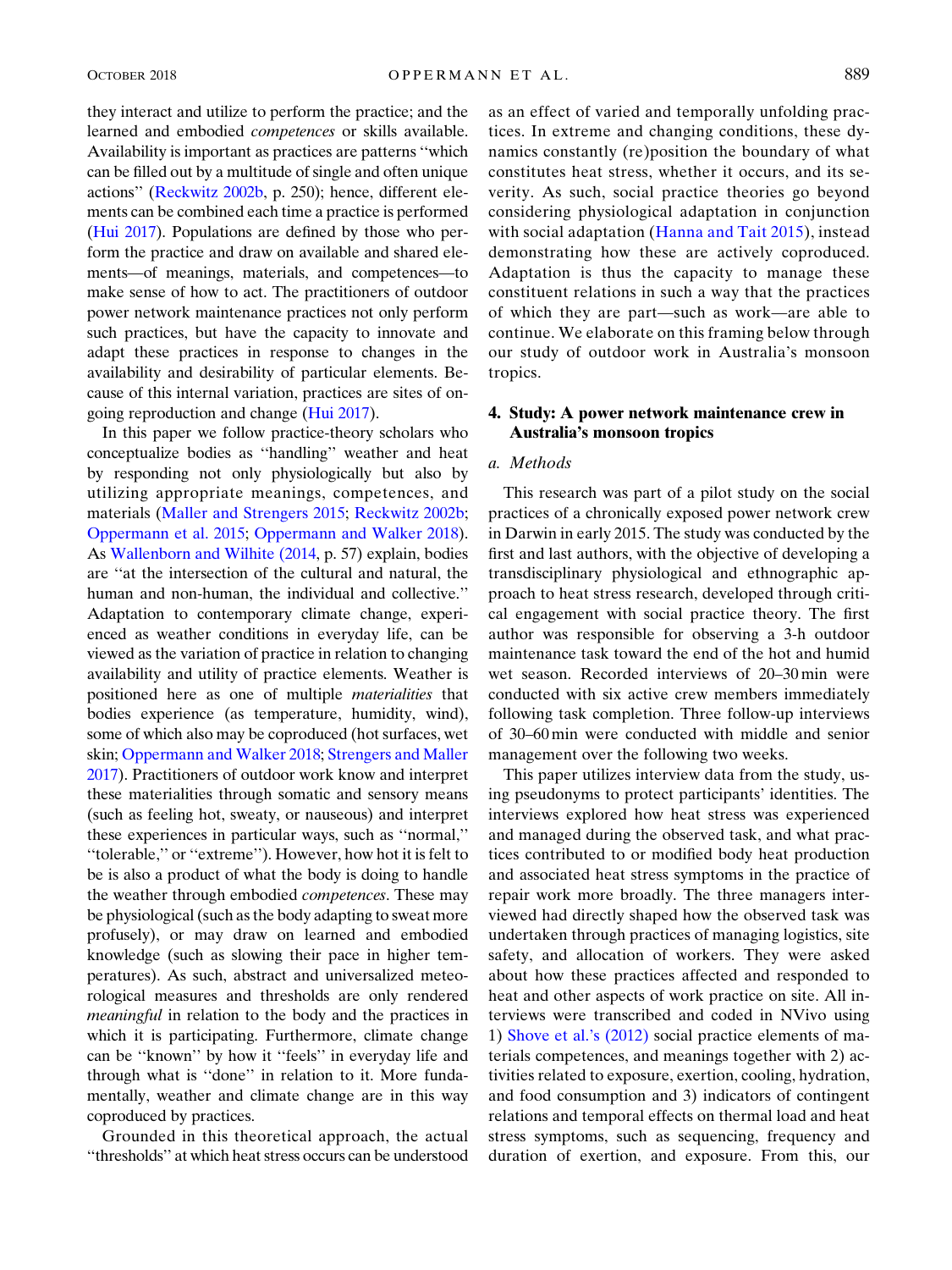analysis explores the different ways in which working practices produce and manage heat in bodies over time, coproduced by particular combinations of practice elements and variations in practice.

### b. The materiality of ''heat'' in the monsoon tropics

Australia's monsoon tropics have a notoriously hot and humid climate. British colonial accounts of the region's climate negatively affecting people's physical and mental health persist in the popular use of the phrase ''going troppo'' in the region (Lobo 2013; Rickards and Oppermann 2018). More recently, the term ''mango madness'' (Cloonan 1998) has emerged, describing shortened tempers and erratic behavior during the particularly hot and humid weather that occurs at the same time as the regional mango harvest. Such colorful phrases are indicative of the meanings and materialities of heat stress, which infuse social practices in the region (de Vet 2017; Oppermann et al. 2017).

These local phrases also indicate an experiential way of knowing and managing (or failing to manage) heat, physically and psychologically. Human physiology explores heat stress in terms of heat balance through thermoregulation, the process of responding to environmental conditions to maintain stable internal temperature. The gradient between ambient and skin temperature determines the potential for body heat dissipation through radiation and convection. High ambient temperatures limit the ability of the body to cool itself through measures such as the evaporation of sweat (Galloway and Maughan 1997). Moreover, when ambient humidity as well as temperature is high, sweat is unable to evaporate because the air is already saturated with water vapor (Berglund and Gonzalez 1977). In this way, the materialities of the embodied experience of monsoonal weather—the vapor pressure in the air, its warmth, and the particular physical ways in which the body tries to lose excess heat—work antagonistically, making bodies hotter. More broadly, this underlines how bodies and environmental conditions coconstitute the materiality of heat and heat stress—the heat that is accumulated or lost by the body—and how bodies ''feel'' as a result (including not only sensing being hot, but feeling irritable, or ''troppo'').

One way of understanding this coproductive materiality of heat is to consider two different metrics for "hot" conditions. For example, in Darwin, maximum temperatures in the wet season (including the buildup) typically range between  $30^{\circ}$  and  $35^{\circ}$ C, with minimum temperatures of approximately  $26^{\circ}$ – $28^{\circ}$ C (Goldie et al. 2015). While these temperatures may be classified as "hot" in their own right, they are combined with high humidity, of approximately 60% during maximum daily temperatures and 80%–90% during minimum temperatures (Oppermann et al. 2017). The relationship between the materiality of environmental conditions and the body can be represented in various ways in terms of how conditions are expected to feel. "Feels like" temperature, also known as ''apparent temperature'' and WBGT, among other indices, attempt to express the additional heat felt as a result of high humidity. However, human bodies and weather conditions are not the only relevant materials in how heat emerges in practice. The presence and absence of other materials, such as clothing, equipment, and tools and their radiative or conductive properties, as well as other energies such as electricity, all shape how heat is produced and managed. We now consider the material elements of work practices and heat in more detail.

# c. Placing environment, exposure, and exertion within the practice of power network repair

Rather than focusing on weather conditions alone, one of the ways in which heat stress is produced, avoided, or managed is through what bodies are doing to "weather the weather," as Vannini et al. (2012) phrase it. In heat stress physiology, this contingent relationship with the environment is accounted for as exposure to exogenous, environmental heat, and exertion as the production of endogenous heat. At issue is the body's net thermal load, which denotes that the ability to dissipate heat is crucial. Heat loss can be enabled either by lowering exertion (reducing endogenous heat production and thereby thermal load) or actively cooling the body (Brearley 2016). From the perspective of practitioners of outdoor work, the question is, how do practices of work expose them to environmental heat or cause them to produce (or lose) endogenous heat?

Interviewees' accounts of becoming hot at work demonstrated that it is how weather conditions combine with the materialities of the repair work that mediates workers' bodily exposure to heat. In reference to aerial repair work, either wearing harnesses or using a ''bucket'' (a mechanically elevated work platform attached to a truck), workers made observations such as the following:

There was a cool breeze all day [today]... you get more breeze when you're in the air than on the ground. (George)

Because the bucket's enclosed it gets warm because there's no ventilation [...] If your legs are out of the bucket [in a harness], you're usually a bit cooler because you're getting air across them, but it's really pretty much the same. Because [in the harness] you're just standing on hot steel then as well, which is going to radiate through your feet. (Zac)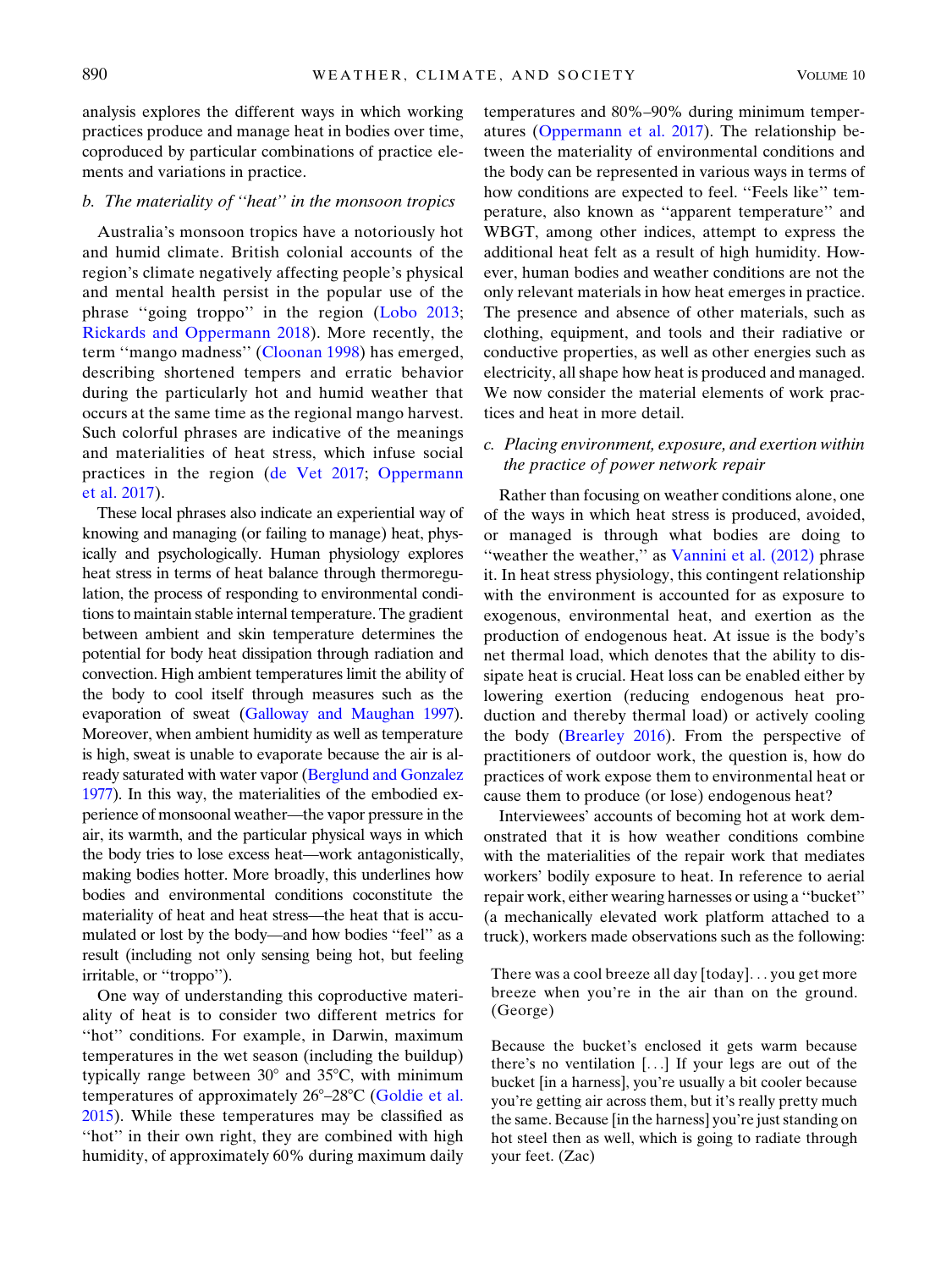In these instances, the accumulation/loss of heat is an outcome of when the job was being done (a breezy day), where (in the air or on the ground), and with what it was being done (in a harness or in a bucket). Environmental heat is thus a material element of the practice of power network repair, but the role it plays in producing heat stress is coproduced by the materiality of the fault—the location, equipment, and timing (including time of day and rate or pace) of the work required [for a physiological account of this, see Brearley et al. (2015) and Meade et al. (2015)]. It is the practice of power network repair that brings these material elements together in particular ways: the weather with the equipment with the fault and the bodies of practitioners. Such practices are also inherently dynamic, as the particular elements may change in each performance (Reckwitz 2002b; Hui 2017): in the case of the practice of repair work, the nature of the fault, the equipment and exertion it requires, its location, or the weather conditions will always differ.

In combination with materialities, exposure is also shaped by competences and meanings in relation to both the repair and managing the heat. One example of this emerged in relation to the somatic experience of working in personal protective equipment (PPE) clothing. As one interviewee (Bill) noted, ''With older PPE that have been [...] worn and washed a lot, they breathe a lot more and they're a lot thinner, so the heat in [them] is less.''

Wearing old, worn PPE is not company policy and quite possibly reduces the intended protective effect of the material against abrasion and burns, but some workers wear it because it is cooler. This embodied experience is connected to the knowledge that air and sweat pass more readily through thinner fabric. Here we see that even with constrained ability to change this particular material element of repair practice, due to regulation, clothing use is still responsive to experiences of heat stress and expected exposure to hot and humid conditions. In this way, practices of outdoor work, including the element of the clothing worn for work, also actively coproduce the weather in the sense of producing how hot it feels.

Exposure is only one aspect of the imbrication of bodies and the environment through practices of work. Exertion (and its opposite, rest) are also shaped by the practice performances of work:

[Sometimes] people want to come down [from the bucket of a lift truck] but [...] the job's too big and there's not enough guys. In that case, people want to swap, but the people on the ground are just as [exhausted] as the guys up the top. (Bill)

Exertion here is produced by how the nature of the fault and the number of people assigned to repair it interact with the time allotted for repair and the environmental conditions. Variations in elements of power network repair practice mean that any particular performance will produce varying degrees of exertion and opportunities for rest or slower rates of activity. As Oppermann and Walker (2018, p. 137) have argued, the ''temporal patterning'' of body heat here is ''intimately related to the rhythms of 'doing' repairs and vice versa.''

The argument that body heat (and heat stress) is produced through practices of work is an important contribution to the literature on adaptation in two ways. First, it avoids the temporal and artificial disconnect between cooling and heating that exists in adaptation strategies such as the work-to-rest ratio, instead shifting the focus from when/if work is done to how work is done. Second, it adds important nuance to simplistic understandings of the causes of endogenous heat as simply ''work rate.'' Drawing this simple physiological account of heat into a more complex account of materials used and thermal load over time, and embedding these in the social practices that shape why these materials are in play and why exertion levels occur as they do, provides a far more sophisticated understanding of how problematic levels of heat emerge as well as insights into how heat stress can be prevented and managed. How exposure, exertion, and environmental conditions are brought together becomes more open to analysis, including for the development of workplace management of extreme conditions and, more broadly, climate adaptation tactics and strategies.

#### d. The temporal dynamics of heat in social practices

Each performance of power network repair entails accumulations and losses of body heat as well as changes in hydration levels. In the study, durations of work, the pace and volume of work completed, and the sequencing or change of exposure or exertion all shaped how hot workers became. There was a clear temporal dynamic between continuity of work and the frequency of hydration and cooling, which was mediated by the materialities and meanings of the repair, its location, and environmental conditions. For example, the physical restrictions of working at heights combine with cultural norms of ''not bothering other people'' or ''being self-sufficient'' as well as, of course, being ''efficient at work,'' exemplified here in relation to how hydration is temporally figured into work practices:

[Being on the ground means] it can be easier to get to your water. You don't have to yell out to the person on the ground [to refill and throw the bottle up] or come down and grab it when it's empty. [...] If you're busy doing something, you run out of water, you're probably going to finish doing it if you're in the air and then come down (George; also reported in Oppermann and Walker 2018).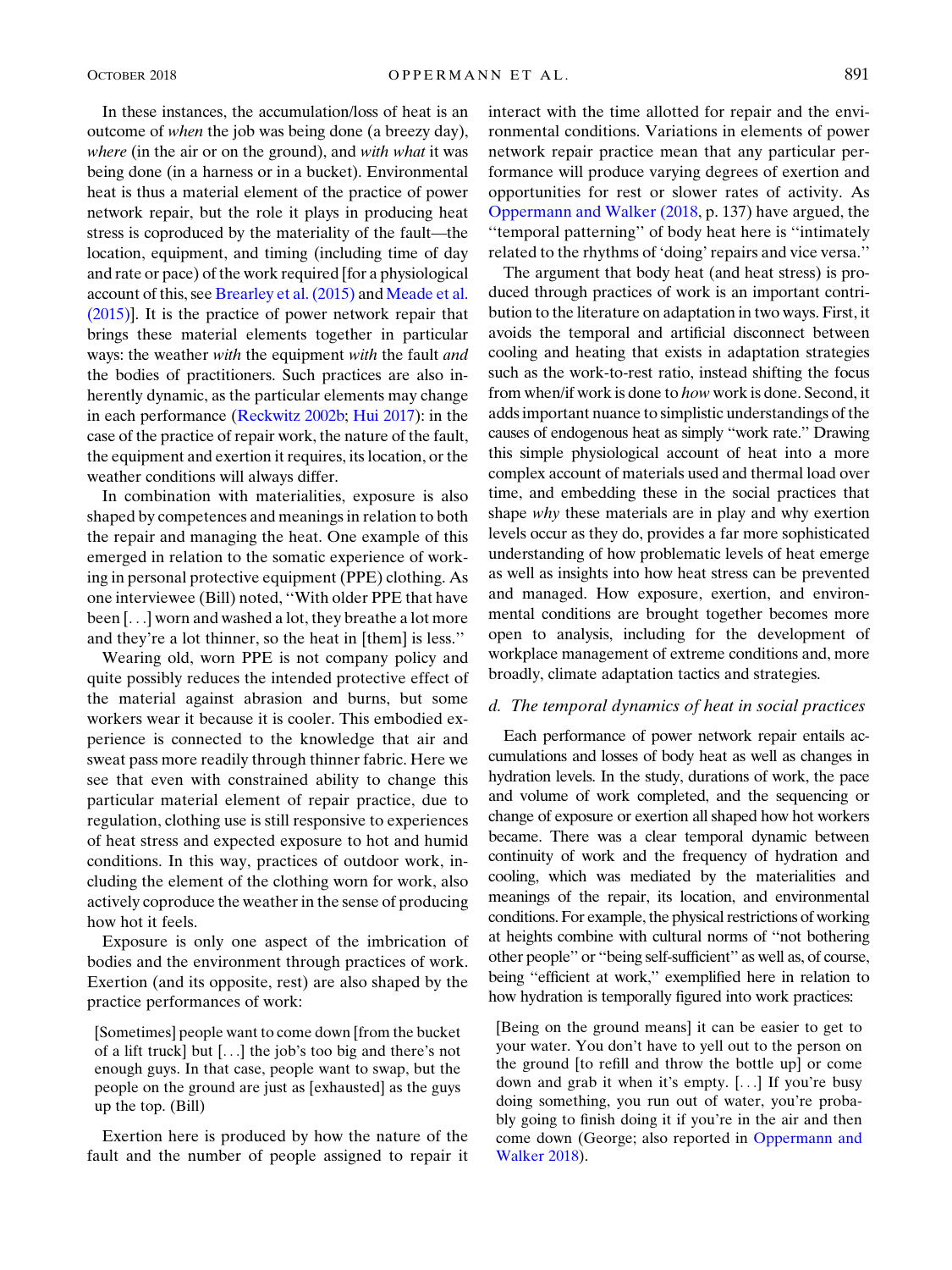While these may appear to be insignificant decisions, they accumulate to affect hydration status and play a role in the emergence of heat stress and, ultimately, the physical capacity to work effectively (Oppermann and Walker 2018).

The temporality of work was also coproduced by the meanings of work in general, and of particular repairs. For example, planned maintenance often required scheduled power shutdowns. Dates and times were prearranged as the company had an obligation to inform customers of the outages. This created pressure on managers and crew to correctly assess repair time and then complete the repair within the established time window, regardless of weather conditions. These temporalities were also shaped by the attempt to synchronize repairs with the everyday practices of electricity consumers. For example, in a residential area, this means completing shutdown work between 0900 and 1500 local time to enable pre- and postwork/school power uses for cooking, cooling, and bathing. The result was that planned residential maintenance was typically done in the hottest part of the day, resulting in increased exposure to environmental heat for outdoor workers. Unscheduled or emergency repair practices are associated with different temporalities, meanings, and embodied experienced. Occurring at any time, such repairs engender a heightened sense of urgency in crews, leading to an increased pace of work (exertion) and thus exacerbating heat experiences.

The temporalities of particular performances of work were also the result of articulations between conflicting meanings. Worker safety is one key parameter and value in repair work practice that can be differently articulated, as in these two examples:

[T]here's never a job where you couldn't come down and anyone would frown upon [you coming down] because you felt thirsty or you started feeling a bit funny (Blake).

I know [the company says], ''Oh, yeah, you can stop,'' but then you get the public [...] complaining: ''What are they all doing sitting around?'' (Bill)

Crucial to whether workers were able to rest, and thus whether heat stress emerged, was which value or meaning "won out"—worker safety or customer satisfaction—in any given practice performance. Although there are strongly entrenched cultural values and political economies at play here (Rickards and Oppermann 2018), which takes precedence is not determined by an overarching, static value system, but rather by how the relationship between the different possible meanings of a practice activity, such as rest (e.g., as being safe, or being lazy), were articulated in any given performance of work in a specific context. For example, concern about public opinion was heightened in locations where the repair was visible to the public, such as on a busy road, or where the repair was unscheduled and therefore more likely to trigger public frustration and criticism. In these situations, two workers noted they had ''pushed on'' while feeling symptoms of heat stress instead of stopping to cool down. By contrast, in situations where more significant safety meanings were present, such as knowledge of the heightened and immediate risk of injury or death during ''live'' electrical repairs, workers more actively utilized safety meanings (including formal and informal protocols for managing body heat and heat stress) and competences (such as embodied awareness of mental and physical fitness) to determine the pace and timing of repair performance:

For live-work you've got to be definitely more on the ball. So if you do not feel that you're [all right] you've got to speak up for sure. (Blake)

For managers, such considerations were also explicitly connected to political economies, namely, the need to balance heat-affected safety, worker-hours, and productivity with the costs of repair and the values and requirements of the state government, the public, and, more recently, the Australian Energy Regulator.

Working every day in hot and humid conditions, experienced workers like Zac and Shane felt they had developed a strong bodily awareness of heat and heat stress. This competence enabled them to practice work in a responsive fashion. In publicly visible or urgent repairs, they used their bodily awareness of how much heat they could handle to push their bodies to work longer or harder. On the other hand, in low urgency or low visibility repairs, they might more actively manage heat through resting, seeking shade or air conditioning, or ingesting ice (Brearley et al. 2015) to prevent or respond to symptoms of heat stress (such as feeling thirsty or having a headache) more quickly. However, this same awareness was also used to monitor and support capacity to continue working in high-risk or urgent situations.

The competence of listening to and assessing one's body allows workers to engage in the practice of adaptively preempting, preparing for, or recovering from heat stress. Such a practice is a highly complex adaptation played out at an apparently mundane, everyday scale. Workers are not only adapting as individual bodies or in their constant behaviors. Rather, these occur as effects of the embodied practices of practitioners constantly ''doing what makes sense'' (Schatzki 2010), which, in this case, is adapting practices of work in relation to changes in the array of practice elements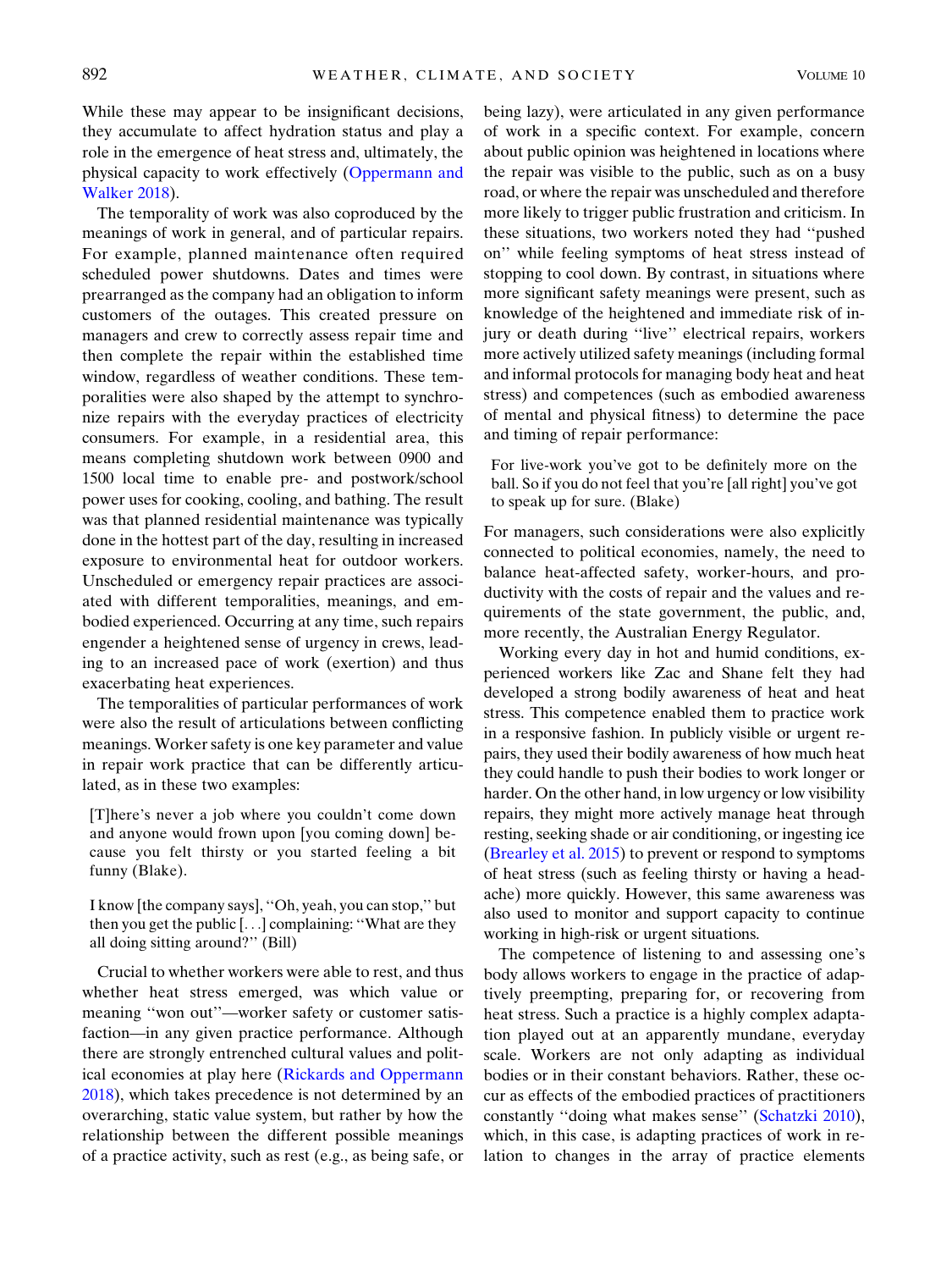(including changing weather) that differently produce, expose, and recover workers from heat and heat stress.

#### e. Everyday adaptation and adaptive practices

Despite heat impacts being openly talked about and explicitly managed within the utility company involved in this study, there was still a sense that work practices were not sufficiently adapted to the seasonally extreme weather. Several interviewees mentioned striking heat stress effects, such as the following:

And then other times, we've come back to the workshop, and people have been literally exhausted. Believe it or not, it's very common. Even just recently, as the wet [season] just gone, people will come back from work, and go home, and go straight to bed. (Bill)

For practitioners like Bill, such effects had negative meanings and were an impetus for further, deliberate practice change. For others, these impacts were normalized, attributed to inescapable effects of environmental conditions:

I know I go home [once every week or so] and I've got cramps and all sorts of stuff, and sometimes you're not able to put enough water into you. It's just something you've got to deal with. (Zac)

These physiological effects of heat stress such as exhaustion and cramps were part of the physical materiality of work practices, articulated as undesirable, but not necessarily as avoidable. This might be termed a form of maladaptation (Barnett and O'Neill 2010) if worker well-being is the primary objective. However, there is no necessary moral or ethical shape to work practices. This observation reveals a twofold utility of a practice approach. First, the active incorporation of ''negative'' effects into practices of work demonstrates how work in its current form assumes and depends on these effects and meanings to continue. Second, these effects are not necessary, but coconstituted through the particular configuration of work practices, and therefore could be avoided or reduced by varying practice elements and relations between them.

In different ways and to varying degrees, practitioners knew what combinations of elements produced negative effects. ''Self-monitoring'' was often mentioned in association with maintaining body heat balance during work (e.g., Zac, Shane, and Blake). As a concept, this acknowledged some of the embodied competences and experiential knowledge of workers, but it also enacted an individualizing form of responsibilization—that is, making them individually responsible for risk management (Welsh 2013; Nadesan 2010). In practice, selfmonitoring was married with ''looking out for'' other crew members, by observing their symptoms, ensuring they were hydrated, and enabling them to rest and recover. However, such monitoring (of self and others) is only effective at managing heat if other necessary practice elements are in place. For example, the practice of ''rotating'' into different roles (with more or less exertion) to manage heat accumulation/loss often utilized the role of safety ''observer,'' which was always part of any job and which did not require much physical activity (Zac; Shane). Similarly, observers had some freedom to use any incidental shade at the repair site provided they could still maintain close visual and verbal contact with the task they were observing (George; Zac).

The contingency of such elements means that the practices of power network maintenance are always dynamic and ''adaptive'' to a degree. Modulating elements in localized and experientially adapted practices enabled not just an ability to weather the weather (Vannini et al. 2012) but to weather work and work the weather (Oppermann and Walker 2018). However, if there is limited ability to change the elements of a practice, it may be performed closer to the edge of what workers can tolerate safely, or the boundary of what negative effects are ''acceptable'' may be moved. Both approaches allowed practitioners to ''do'' work in extreme weather, but what work ''is'' changed dramatically as a result, with significant implications for how extensive and successful adaptation is considered to be.

The practices of power network maintenance in Australia's monsoon tropics represent a dynamic balance between conducting repairs and managing body heat. The ability of practitioners to ''successfully'' balance heat and repairs was related to practice variation and the articulation of available materials, meanings, and competences, including those that arose as a produce of exposure and experience. These everyday dynamics of work are not usually considered adaptation, yet it is these microadaptations that have enabled the practice of repair work to continue beyond recommended environmental thresholds over days, seasons, and decades.

# 5. Discussion: Rethinking everyday exposure and adaptation through social practices

The climate adaptation literature on extreme heat is often discussed in terms of ''impacts'' as if there is a unilateral relationship between heat and work. Examples note productivity is substantially affected in hot and humid conditions, and that mistakes, incidents, and accidents also proliferate (Dash and Kjellström 2011; Hanna et al. 2011; Lundgren et al. 2013; Tawatsupa et al. 2013; Xiang et al. 2014). In climate change scenarios,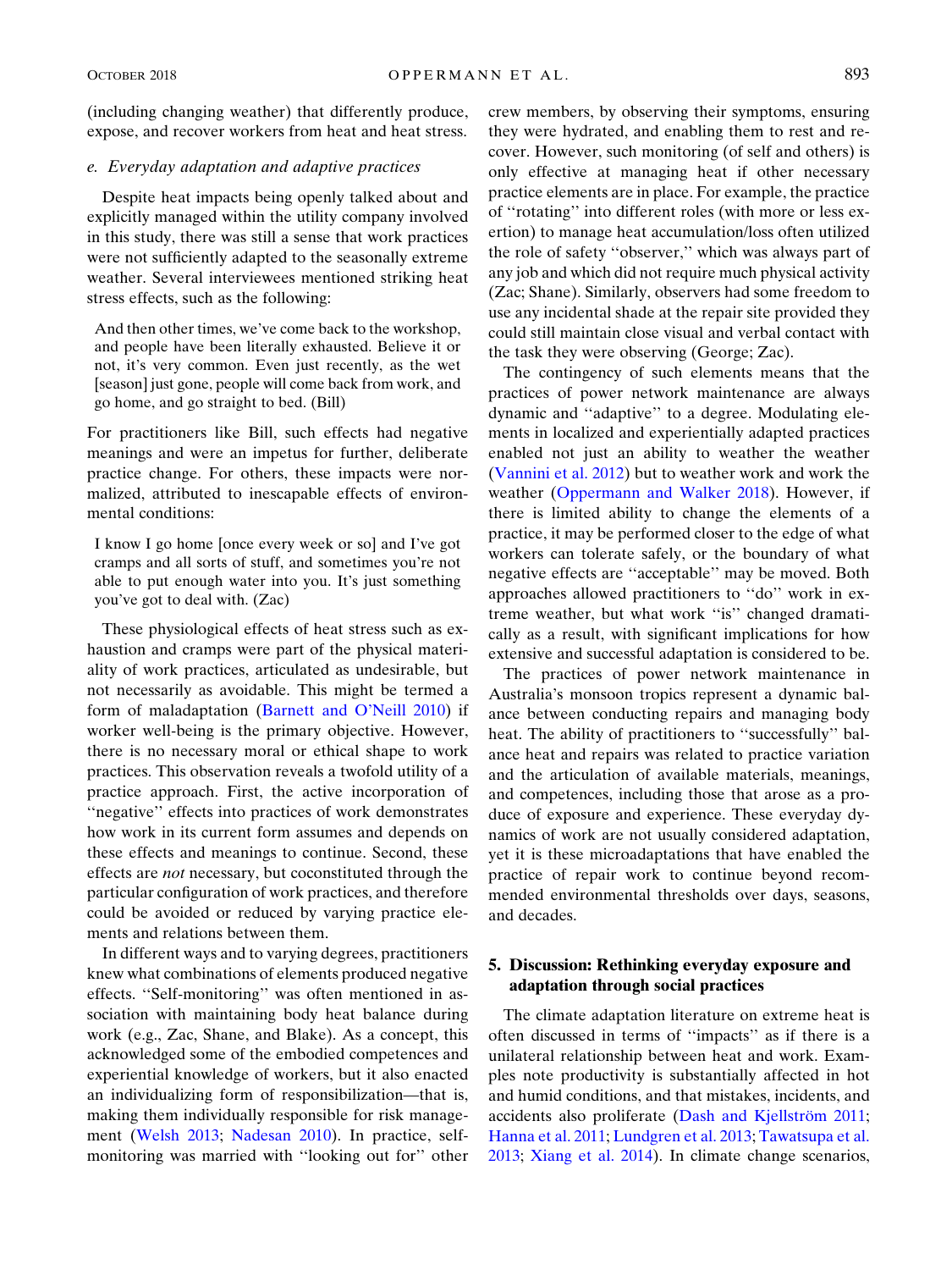such accounts have painted a powerful picture of catastrophe, including naming extreme heat as the greatest financial cost of climate change (Sahu et al. 2013). While these impacts are very serious, like the environmental threshold approaches to occupational heat that they draw on, they take on a deterministic flavor. Through our discussion of social practice theory illustrated by the pilot study above, we have demonstrated that heat is coproduced by, and contingent on, everyday practices. That is, rather than heat impacting work and worker health, heat (and heat stress) occurs through practices of work.

This leads us to suggest that outdoor, working populations' adaptations to heat are situated within practices of work in three senses. First, for the particular combination of practice elements that produces heat, these practice elements and their relationships are the site of practice-based adaptation. Second, although dangerous if not carefully managed, exposure to hot environmental conditions is in fact one of the means through which experiential knowledge and bodily competence is developed, a crucial component of developing more adapted and adaptive practices. Third, bodily exposure and available practice elements are shaped by the timing of work practices and their synchronization with other practices, such as domestic electricity consumption. Attention to bodily competences in how to ''manage'' heat, to available practice elements, and to the timing and synchronization of practices provides a nuanced conceptualization of how heat and heat stress are coproduced, enabling us to see how it is that practitioners manage extreme environmental conditions (beyond externally designated thresholds) and highlighting opportunities for deliberate adaptation in and of practice.

This study has demonstrated that outdoor work practices represent a dynamic balance between the objective of completing a repair as soon as possible while limiting body heat accumulation within bounds that workers can physically and mentally tolerate. Adaptive capacity here is an embodied response to everyday exposure to extreme conditions. This plays out in complex ways in relation to physiological accounts of adaptation. One of the mainstays of thermal physiology is that acclimatization to different environmental conditions requires frequent exposure (Mitchell et al. 1976). In cohorts similar to those of this study, the daily exposure of workers to extreme conditions for 6 months of the year was noted as enabling a degree of physiological acclimatization (Brearley et al. 2016).

In their own estimations of the time needed to adapt, interviewees noted that

This is much longer than the typical recommendations of the time individuals need to physiologically acclimatize. It may indicate that, in addition to physiological acclimatization, a learned, social form of acclimatization—adaptation—to working in a harsh environment may also be crucial to avoiding heat stress. Understood through social practices, there is an intimate relation between acclimatization and adaptation through practice. Everyday adaptation requires the recalibration of practices in response to the strain experienced by the body, weather, and repair tasks. Managing heat balance in relation to these seems to be achieved through changes in knowledge, embodied experience, and actions. Both physiological acclimatization and practice adaptation then can occur through regular and routine exposure to extreme conditions. This mode of experiential learning necessarily takes place beyond environmental thresholds and is one route to practice adaptation.

The power network maintenance crew in our study did not utilize environmental thresholds when working in hot conditions. While extreme conditions were a starting point for the study, our account of the practices of working in extreme heat demonstrates adaptation policy should not simply resort to either 1) ignoring the threshold because it is consistently crossed or 2) raising the threshold to accommodate average local environmental conditions and acclimatization. Instead, we have taken seriously the argument that, under extreme conditions, physiological adaptation must be considered in conjunction with social adaptation (Hanna and Tait 2015), which we identify as coproduced. We have explored this through the proposition that everyday adaptation (including in complex relations with physiological acclimatization on which some environmental thresholds are based) arises through practice variation and adaptation. As such, we have tried to look at how the ''actual'' threshold for working in the heat emerges dynamically from environmental heat as just one material element of a broader practice, and body heat as something that is produced, accumulated, or released through practice.

Understanding heat through work practice helps to explain why simply stopping work at certain thresholds can have unintended effects. One example is that in which workers respond to thresholds intended to protect them from exogenous heat by working harder (and producing endogenous heat) in responses to anticipated stop-work orders (Lao et al. 2016). As a result, threshold-based approaches could prevent successful adaptation in two ways: first, by preventing managed exposure to increase acclimatization and adaptation, and second, by disallowing experiential knowledge or embodied competence from being used and enabling workers to adapt to heat by working differently.

we [new workers] are not expected to work as hard as the guys that are acclimatized and are used to it, until we're [here for] a year or two (George).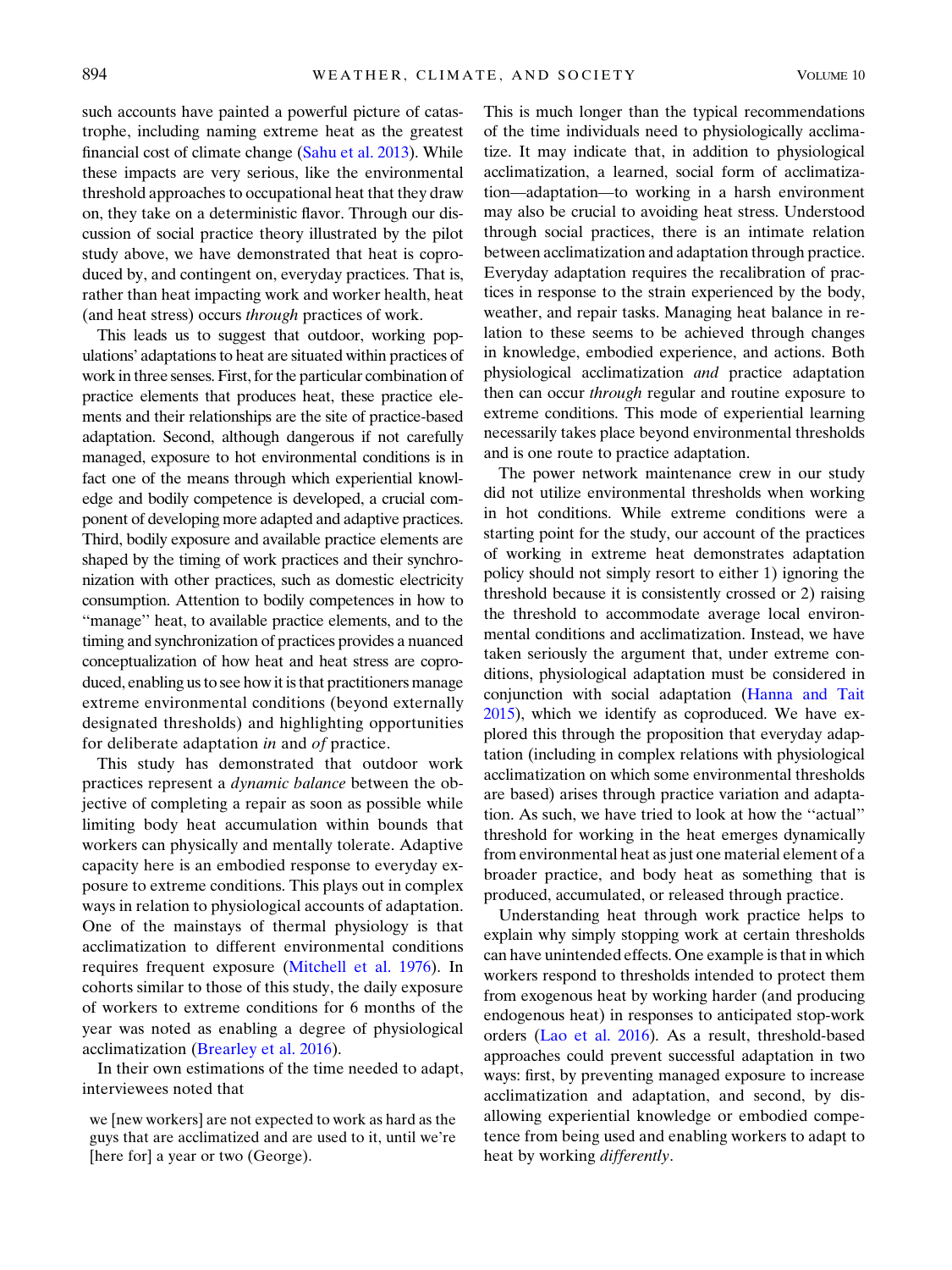different equipment to modify physical exertion, and actively cooling rather than necessarily accepting productivity losses, heat stress, or heat illness. If heat and heat stress can be actively accumulated/lost through work practices, and if we look at how work produces heat or enables cooling, and how exposure and exertion occur and why, these areas present adaptation opportunities integral to how work is done rather than allowing environmental thresholds to dictate if work is done or at what rate. An example would be using ice ingestion ''on the job'' to reduce body heat or rotating staff through high exertion roles rather than slowing or ceasing work (Brearley 2012, 2016).

The everydayness of extreme heat in Australia's monsoon tropics has provided a fruitful context to explore how work practices adapt and can be inherently adaptive. The constant active trading of exposure, exertion, and thermal energy to keep bodies safe and work ongoing highlights the dynamic nature of the practice of power network repair in extreme conditions. Furthermore, as practices are always adaptive and adapting, we can build on these inherent properties to account for adaptation as a process undertaken in practice rather than as a reaction to an exceptional or future event during which known, everyday activities cease or are dramatically altered.

# 6. Conclusions: Rethinking thresholds in weather, work, and climate change adaptation

Increasing heat extremes is a key impact of climate change, but Australia's monsoon tropics seasonally experience conditions beyond extreme heat thresholds. We have used a study of outdoor work in the region to problematize dominant heat management and adaptation policies that utilize such thresholds to trigger heat stress mitigation strategies. The latter approaches establish unhelpful binaries between climate impacts and adaptation, exposure and sensitivity, and work and rest, obscuring the way in which heat and heat stress emerge through practices of work themselves. Drawing on theories of social practice, we have illustrated how this coproduction between bodies and environmental conditions is mediated by practices and variation in practice performances. Such practices offer valuable locations for learning and adaptation. The heat that matters for adaptation is coproduced by practices in the bodies that perform them, and as such the nature of these conjunctions is the stuff of adaptation itself.

Acknowledgments. The authors thank the organization and interview participants who made time in their busy schedules to participate in this project. We also thank the three anonymous reviewers for their generous and insightful critiques. This research was supported by Small Grant SG4 from the Faculty of Law, Education, Business and Arts at Charles Darwin University, awarded in 2013.

#### REFERENCES

- Adger, W. N., and J. Barnett, 2009: Four reasons for concern about adaptation to climate change. Environ. Plann., 41A, 2800– 2805, <https://doi.org/10.1068/a42244>.
- Bambrick, H., K. Dear, R. Woodruff, I. Hanigan, and A. McMichael, 2008: The impacts of climate change on three health outcomes: Temperature-related mortality and hospitalisations, salmonellosis and other bacterial gastroenteritis, and population at risk from dengue. Garnaut Climate Change Review Commissioned Rep., 47 pp., [http://www.garnautreview.org.au/CA25734E0016A131/](http://www.garnautreview.org.au/CA25734E0016A131/WebObj/03-AThreehealthoutcomes/$File/03-A%20Three%20health%20outcomes.pdf) [WebObj/03-AThreehealthoutcomes/\\$File/03-A%20Three%](http://www.garnautreview.org.au/CA25734E0016A131/WebObj/03-AThreehealthoutcomes/$File/03-A%20Three%20health%20outcomes.pdf) [20health%20outcomes.pdf.](http://www.garnautreview.org.au/CA25734E0016A131/WebObj/03-AThreehealthoutcomes/$File/03-A%20Three%20health%20outcomes.pdf)
- Barnett, J., and S. O'Neill, 2010: Maladaptation. Global Environ. Change, 20, 211–213, [https://doi.org/10.1016/j.gloenvcha.2009.11.004.](https://doi.org/10.1016/j.gloenvcha.2009.11.004)
- ——, P. Tschakert, L. Head, and W. N. Adger, 2016: A science of loss. Nat. Climate Change, 6, 976–978, [https://doi.org/10.1038/](https://doi.org/10.1038/nclimate3140) [nclimate3140](https://doi.org/10.1038/nclimate3140).
- Berglund, L. G., and R. R. Gonzalez, 1977: Evaporation of sweat from sedentary man in humid environments. J. Appl. Physiol., 42, 767–772, <https://doi.org/10.1152/jappl.1977.42.5.767>.
- Bi, P., S. Williams, M. Loughnan, G. Lloyd, A. Hansen, T. Kjellstrom, K. Dear, and A. Saniotis, 2011: The effects of extreme heat on human mortality and morbidity in Australia: Implications for public health. Asia Pac. J. Public Health, 23, 27S–36S.
- Blazejczyk, K., Y. Epstein, G. Jendritzky, H. Staiger, and B. Tinz, 2012: Comparison of UTCI to selected thermal indices.Int. J. Biometeor., 56, 515–535, <https://doi.org/10.1007/s00484-011-0453-2>.
- Boronyak-Vasco, L., and B. Jacobs, 2016: Managing natural resources for extreme climate events: Differences in risk perception among urban and rural communities in Sydney, Australia. Climate Change Adaptation, Resilience and Hazards, Springer, 181–194, [https://doi.org/10.1007/978-3-319-39880-8\\_11](https://doi.org/10.1007/978-3-319-39880-8_11).
- Brearley, M., 2012: Crushed ice ingestion—A practical strategy for lowering core temperature. J. Mil. Veterans Health, 20, 25–30.
- ——, 2016: Cooling methods to prevent heat related illness in the workplace. Workplace Health Saf., 64, 80–80, [https://doi.org/](https://doi.org/10.1177/2165079915613353) [10.1177/2165079915613353](https://doi.org/10.1177/2165079915613353).
- ——, P. Harrington, D. Lee, and R. Taylor, 2015: Working in hot conditions—A study of electrical utility workers in the Northern Territory of Australia. J. Occup. Environ. Hyg., 12, 156–162, [https://doi.org/10.1080/15459624.2014.957831.](https://doi.org/10.1080/15459624.2014.957831)
- ——, I. Norton, D. Rush, M. Hutton, S. Smith, L. Ward, and H. Fuentes, 2016: Influence of chronic heat acclimatization on occupational thermal strain in tropical field conditions. J. Occup. Environ. Med., 58, 1250–1256, [https://doi.org/10.1097/](https://doi.org/10.1097/JOM.0000000000000902) [JOM.0000000000000902](https://doi.org/10.1097/JOM.0000000000000902).
- Briggs, C., 2016: Coroner calls for temperature threshold to stop outdoor work in extreme heat. ABC News, 20 April, [http://](http://www.abc.net.au/news/2016-04-20/coroner-calls-temperature-threshold-to-stop-outdoor-work-heat/7342464) [www.abc.net.au/news/2016-04-20/coroner-calls-temperature](http://www.abc.net.au/news/2016-04-20/coroner-calls-temperature-threshold-to-stop-outdoor-work-heat/7342464)[threshold-to-stop-outdoor-work-heat/7342464](http://www.abc.net.au/news/2016-04-20/coroner-calls-temperature-threshold-to-stop-outdoor-work-heat/7342464).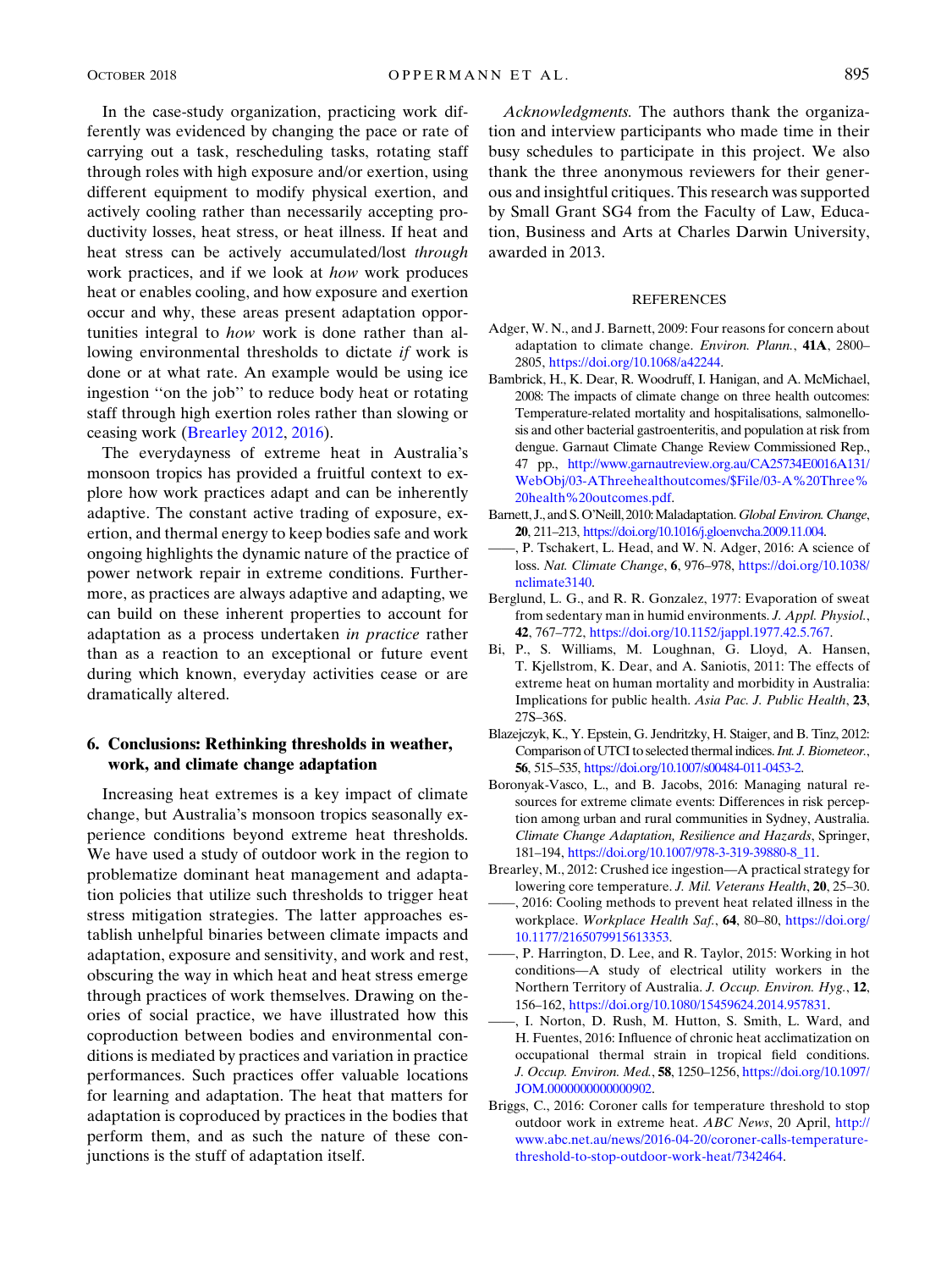- CFMEU, 2016: Heat policy; 35 degrees...that's enough! Construction, Forestry, Mining and Energy Union Flyer, 4 pp., [https://](https://nsw.cfmeu.org.au/resources/heat-policy-35-degreesthats-enough) [nsw.cfmeu.org.au/resources/heat-policy-35-degreesthats-enough.](https://nsw.cfmeu.org.au/resources/heat-policy-35-degreesthats-enough)
- Cloonan, D., 1998: You'll never never know, if you never never go. Psychother. Aust., 4, 42–47.
- Coates, L., K. Haynes, J. O'Brien, J. McAneney, and F. D. de Oliveira, 2014: Exploring 167 years of vulnerability: An examination of extreme heat events in Australia 1844–2010. Environ. Sci. Policy, 42, 33–44, <https://doi.org/10.1016/j.envsci.2014.05.003>.
- d'Ambrosio Alfano, F. R., B. I. Palella, and G. Riccio, 2011: Thermal environment assessment reliability using temperaturehumidity indices. Ind. Health, 49, 95-106, [https://doi.org/](https://doi.org/10.2486/indhealth.MS1097) [10.2486/indhealth.MS1097](https://doi.org/10.2486/indhealth.MS1097).
- ——, J. Malchaire, B. I. Palella, and G. Riccio, 2014: The WBGT index revisited after 60 years of use. Ann. Occup. Hyg., 58, 955–970, <https://doi.org/10.1093/annhyg/meu050>.
- Dash, S. K., and T. Kjellström, 2011: Workplace heat stress in the context of rising temperature in India. Curr. Sci., 101, 496–503.
- De Certeau, M., 1984: The Practice of Everyday Life. University of California Press, 256 pp.
- de Vet, E., 2017: Experiencing and responding to everyday weather in Darwin, Australia: The important role of tolerance. Wea. Climate Soc., 9, 141–154, <https://doi.org/10.1175/WCAS-D-15-0069.1>.
- Eisenman, D. P., and Coauthors, 2016: Heat death associations with the built environment, social vulnerability and their interactions with rising temperature. Health Place, 41, 89–99, [https://doi.org/10.1016/j.healthplace.2016.08.007.](https://doi.org/10.1016/j.healthplace.2016.08.007)
- Feola, G., 2015: Societal transformation in response to global environmental change: A review of emerging concepts. Ambio, 44, 376–390, [https://doi.org/10.1007/s13280-014-0582-z.](https://doi.org/10.1007/s13280-014-0582-z)
- Frondel, M., M. Simora, and S. Sommer, 2017: Risk perception of climate change: Empirical evidence for Germany. Ecol. Econ., 137, 173–183, [https://doi.org/10.1016/j.ecolecon.2017.02.019.](https://doi.org/10.1016/j.ecolecon.2017.02.019)
- Galloway, S., and R. J. Maughan, 1997: Effects of ambient temperature on the capacity to perform prolonged cycle exercise in man. Med. Sci. Sports Exercise, 29, 1240–1249, [https://doi.org/](https://doi.org/10.1097/00005768-199709000-00018) [10.1097/00005768-199709000-00018](https://doi.org/10.1097/00005768-199709000-00018).
- Goldie, J., S. C. Sherwood, D. Green, and L. Alexander, 2015: Temperature and humidity effects on hospital morbidity in Darwin, Australia. Ann. Global Health, 81, 333–341, [https://](https://doi.org/10.1016/j.aogh.2015.07.003) [doi.org/10.1016/j.aogh.2015.07.003](https://doi.org/10.1016/j.aogh.2015.07.003).
- Green, D., 2006: Climate change and health: Impacts on remote Indigenous communities in northern Australia. CSIRO Marine and Atmospheric Research Paper 012, 17 pp., [http://web.maths.](http://web.maths.unsw.edu.au/~donnag/docs/climateimpacts_health_report.pdf) unsw.edu.au/~[donnag/docs/climateimpacts\\_health\\_report.pdf](http://web.maths.unsw.edu.au/~donnag/docs/climateimpacts_health_report.pdf).
- Gubernot, D., G. B. Anderson, and K. Hunting, 2014: The epidemiology of occupational heat exposure in the United States: A review of the literature and assessment of research needs in a changing climate. Int. J. Biometeor., 58, 1779–1788, [https://doi.org/](https://doi.org/10.1007/s00484-013-0752-x) [10.1007/s00484-013-0752-x.](https://doi.org/10.1007/s00484-013-0752-x)
- Hanna, E. G., and J. T. Spickett, 2011: Climate change and human health: Building Australia's adaptation capacity. Asia Pac. J. Public Health, 23, 7S–13S.
- ——, and P. Tait, 2015: Limitations to thermoregulation and acclimatization challenge human adaptation to global warming. Int. J. Environ. Res. Public Health, 12, 8034-8074, [https://doi.org/](https://doi.org/10.3390/ijerph120708034) [10.3390/ijerph120708034.](https://doi.org/10.3390/ijerph120708034)
- ——, T. Kjellstrom, C. Bennett, and K. Dear, 2011: Climate change and rising heat: Population health implications for working people in Australia. Asia Pac. J. Public Health, 23, 14S–26S.
- Hennessy, K., C. Page, J. Bathols, K. McInnes, K. Pittock, R. Suppiah, and K. Walsh, 2004: Climate change in the Northern Territory. CSIRO Consultancy Rep. for the Northern

Territory Department of Infrastructure, Planning and Environment, 64 pp., [http://www.cmar.csiro.au/e-print/open/](http://www.cmar.csiro.au/e-print/open/hennessy_2004a.pdf) [hennessy\\_2004a.pdf](http://www.cmar.csiro.au/e-print/open/hennessy_2004a.pdf).

- Hitchings, R., 2011: Coping with the immediate experience of climate: Regional variations and indoor trajectories. Wiley Interdiscip. Rev.: Climate Change, 2, 170–184, <https://doi.org/10.1002/wcc.106>.
- Hughes, L., E. Hanna, and J. Fenwick, 2016: The silent killer: Climate change and the health impacts of extreme heat. Climate Council of Australia Rep., 29 pp., [https://www.climatecouncil.org.au/](https://www.climatecouncil.org.au/resources/silentkillerreport/) [resources/silentkillerreport/](https://www.climatecouncil.org.au/resources/silentkillerreport/).
- Hui, A., 2017: Variation and the intersection of practices. The Nexus of Practices: Connections, Constellations, Practitioners, A. Hui, T. R. Schatzki, and E. Shove, Eds., Routledge, 52–67.
- Hulme, M., 2016: Weathered: Cultures of Climate. Sage Publishing, 200 pp.
- Jay, O., and J. R. Brotherhood, 2016: Occupational heat stress in Australian workplaces. Temperature, 3, 394-411, [https://doi.org/](https://doi.org/10.1080/23328940.2016.1216256) [10.1080/23328940.2016.1216256.](https://doi.org/10.1080/23328940.2016.1216256)
- Jia, A. Y.,M. Loosemore, D. Gilbert, and S. Rowlinson, 2016: Shielding workers from heat stress: Reconciling the paradoxes of protection and production logics. Proceedings of the 32nd Annual ARCOM Conference, Vol. 1, P.W. Chan and C. J. Neilson, Eds., Association of Researchers in Construction Management, 607–616.
- Kjellstrom, T., R. S. Kovats, S. J. Lloyd, T. Holt, and R. S. J. Tol, 2009: The direct impact of climate change on regional labor productivity. Arch. Environ. Occup. Health, 64, 217–227, [https://](https://doi.org/10.1080/19338240903352776) [doi.org/10.1080/19338240903352776.](https://doi.org/10.1080/19338240903352776)
- D. Briggs, C. Freyberg, B. Lemke, M. Otto, and O. Hyatt, 2016: Heat, human performance, and occupational health: A key issue for the assessment of global climate change impacts. Annu. Rev. Public Health, 37, 97-112, [https://doi.org/](https://doi.org/10.1146/annurev-publhealth-032315-021740) [10.1146/annurev-publhealth-032315-021740.](https://doi.org/10.1146/annurev-publhealth-032315-021740)
- Kovats, R. S., and S. Hajat, 2008: Heat stress and public health: A critical review. Annu. Rev. Public Health, 29, 41–55, [https://](https://doi.org/10.1146/annurev.publhealth.29.020907.090843) [doi.org/10.1146/annurev.publhealth.29.020907.090843](https://doi.org/10.1146/annurev.publhealth.29.020907.090843).
- Lao, J., A. Hansen, M. Nitschke, S. Hanson-Easey, and D. Pisaniello, 2016: Working smart: An exploration of council workers' experiences and perceptions of heat in Adelaide, South Australia. Saf. Sci., 82, 228–235, [https://doi.org/10.1016/](https://doi.org/10.1016/j.ssci.2015.09.026) [j.ssci.2015.09.026](https://doi.org/10.1016/j.ssci.2015.09.026).
- Lee, J.-S., H.-R. Byun, and D.-W. Kim, 2016: Development of accumulated heat stress index based on time-weighted function. Theor. Appl. Climatol., 124, 541-554, [https://doi.org/](https://doi.org/10.1007/s00704-015-1434-x) [10.1007/s00704-015-1434-x.](https://doi.org/10.1007/s00704-015-1434-x)
- Leichenko, R., and K. O'Brien, 2008: Environmental Change and Globalization: Double Exposures. Oxford University Press, 192 pp.
- Lobo, M., 2013: Racialised bodies encounter the city: 'Long grassers' and asylum seekers in Darwin. J. Intercult. Stud., 34, 454–465, [https://doi.org/10.1080/07256868.2013.821722.](https://doi.org/10.1080/07256868.2013.821722)
- Lundgren, K., K. Kuklane, C. Gao, and I. Holmér, 2013: Effects of heat stress on working populations when facing climate change. Ind. Health, 51, 3–15, [https://doi.org/10.2486/](https://doi.org/10.2486/indhealth.2012-0089) [indhealth.2012-0089](https://doi.org/10.2486/indhealth.2012-0089).
- Maller, C., 2018: Dynamic bodies in theories of social practice: Vibrant materials and more-than-human assemblages. Social Practices and Dynamic Non-Humans: Nature, Materials and Technologies, C. Maller and Y. Strengers Eds., Palgrave Macmillan, 87–107, [https://doi.org/10.1007/978-3-319-92189-1\\_5.](https://doi.org/10.1007/978-3-319-92189-1_5)
- and Y. Strengers, 2013: The global migration of everyday life: Investigating the practice memories of Australian migrants. Geoforum, 44, 243–252, [https://doi.org/10.1016/](https://doi.org/10.1016/j.geoforum.2012.09.002) [j.geoforum.2012.09.002.](https://doi.org/10.1016/j.geoforum.2012.09.002)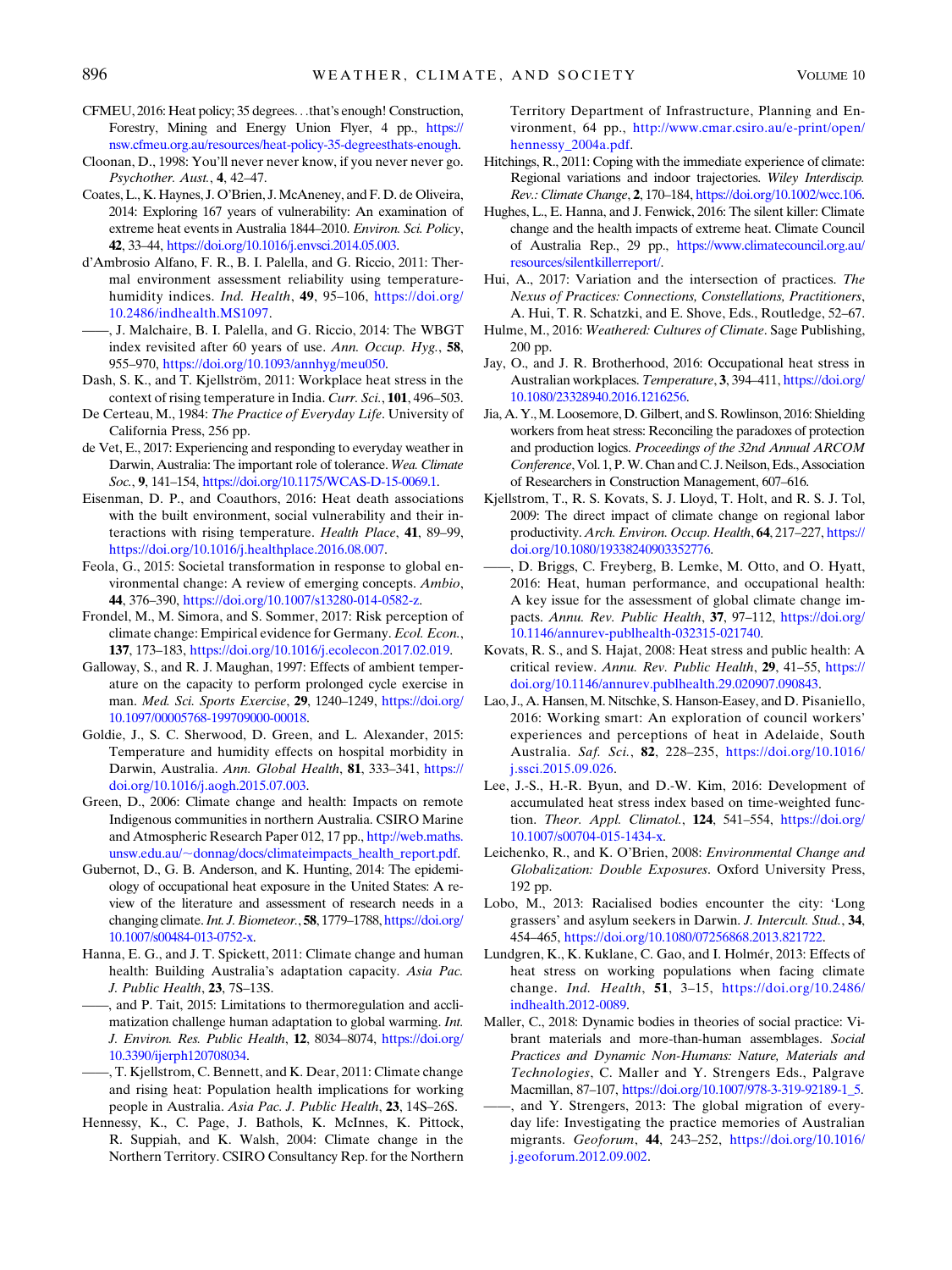- ——, and ——, 2015: Resurrecting sustainable practices: Using memories of the past to intervene in the future. Social Practices, Intervention and Sustainability: Beyond Behaviour Change, Y. Strengers and C. Maller, Eds., Routledge, 147–162.
- -, and -, Eds., 2018: Social Practices and Dynamic Non-Humans: Nature, Materials and Technologies. Palgrave Macmillan, 264 pp., [https://doi.org/10.1007/978-3-319-92189-1.](https://doi.org/10.1007/978-3-319-92189-1)
- McMichael, A. J., and K. B. Dear, 2010: Climate change: Heat, health, and longer horizons. Proc. Natl. Acad. Sci. USA, 107, 9483–9484, [https://doi.org/10.1073/pnas.1004894107.](https://doi.org/10.1073/pnas.1004894107)
- ——, R. Woodruff, P. Whetton, K. Hennessy, N. Nicholls, S. Hales, A. Woodward, and T. Kjellstrom, 2003: Human health and climate change in Oceania: A risk assessment. Commonwealth Department of Health and Ageing Doc., 132 pp.
- -, and S. Hales, 2006: Climate change and human health: Present and future risks. Lancet, 367, 859–869, [https://doi.org/](https://doi.org/10.1016/S0140-6736(06)68079-3) [10.1016/S0140-6736\(06\)68079-3](https://doi.org/10.1016/S0140-6736(06)68079-3).
- Meade, R. D., M. Lauzon, M. P. Poirier, A. D. Flouris, and G. P. Kenny, 2015: The physical demands of electrical utilities work in North America. J. Occup. Environ. Hyg., 13, 60–70, [https://](https://doi.org/10.1080/15459624.2015.1077966) [doi.org/10.1080/15459624.2015.1077966.](https://doi.org/10.1080/15459624.2015.1077966)
- Miller, V. S., and G. P. Bates, 2007: The thermal work limit is a simple reliable heat index for the protection of workers in thermally stressful environments. Ann. Occup. Hyg.,  $51$ ,  $553-$ 561, [https://doi.org/10.1093/annhyg/mem035.](https://doi.org/10.1093/annhyg/mem035)
- Mitchell, D., L. Senay, C.Wyndham, A. J. van Rensburg, G. G. Rogers, and N. B. Strydom, 1976: Acclimatization in a hot, humid environment: Energy exchange, body temperature, and sweating. J. Appl. Physiol., 40, 768–778, [https://doi.org/10.1152/](https://doi.org/10.1152/jappl.1976.40.5.768) [jappl.1976.40.5.768.](https://doi.org/10.1152/jappl.1976.40.5.768)
- Moise, A., and Coauthors, 2015: Monsoonal north: Cluster report. CSIRO and Bureau of Meteorology Climate Change in Australia: Projections for Australia's Natural Resource Management Regions Cluster Rep., 57 pp., [https://www.climatechangeinaustralia.](https://www.climatechangeinaustralia.gov.au/media/ccia/2.1.6/cms_page_media/172/MONSOONAL_NORTH_CLUSTER_REPORT_1.pdf) [gov.au/media/ccia/2.1.6/cms\\_page\\_media/172/MONSOONAL\\_](https://www.climatechangeinaustralia.gov.au/media/ccia/2.1.6/cms_page_media/172/MONSOONAL_NORTH_CLUSTER_REPORT_1.pdf) [NORTH\\_CLUSTER\\_REPORT\\_1.pdf](https://www.climatechangeinaustralia.gov.au/media/ccia/2.1.6/cms_page_media/172/MONSOONAL_NORTH_CLUSTER_REPORT_1.pdf).
- Nadesan, M. H., 2010: Governmentality, Biopower, and Everyday Life. Routledge Studies in Social and Political Thought, No. 57, Routledge, 258 pp.
- O'Brien, K., S. Eriksen, L. Nygaard, and A. Schjolden, 2007: Why different interpretations of vulnerability matter in climate change discourses. Climate Policy, 7, 73–88, [https://doi.org/](https://doi.org/10.1080/14693062.2007.9685639) [10.1080/14693062.2007.9685639](https://doi.org/10.1080/14693062.2007.9685639).
- Oppermann, E., and M. Brearley, 2018: From skin to strategy: Repositioning the terrain and temporality of heat stress through social practices. Australian Contributions to Strategic and Military Geography, S. Pearson, J. L. Holloway, and R. Thackway, Eds., Springer, 201–216, [https://doi.org/10.1007/978-3-319-73408-8\\_14.](https://doi.org/10.1007/978-3-319-73408-8_14)
- ——, and G. Walker, 2018: Immersed in thermal flows: Heat as productive of and produced by social practices. Social Practices and Dynamic Non-Humans: Nature, Materials and Technologies, C. Maller and Y. Strengers Eds., Palgrave Macmillan, 129– 148, [https://doi.org/10.1007/978-3-319-92189-1\\_7.](https://doi.org/10.1007/978-3-319-92189-1_7)
- -, M. Spencer, and M. Brearley, 2015: Emotional athletes, brainy workers and other hot new developments: Multiple (re) problematizations of heat stress as an object of governance in northern Australia. Learn. Communities, 15, 32–39, [https://](https://doi.org/10.18793/LCJ2015.15.06) [doi.org/10.18793/LCJ2015.15.06.](https://doi.org/10.18793/LCJ2015.15.06)
- ——, M. Brearley, L. Law, J. A. Smith, A. Clough, and K. Zander, 2017: Heat, health, and humidity in Australia's monsoon tropics: A critical review of the problematization of 'heat' in a changing climate. Wiley Interdiscip. Rev.: Climate Change, 8, e468, [https://doi.org/10.1002/wcc.468.](https://doi.org/10.1002/wcc.468)
- Parsons, K., 2006: Heat stress standard ISO 7243 and its global application. Ind. Health, 44, 368–379, [https://doi.org/10.2486/](https://doi.org/10.2486/indhealth.44.368) [indhealth.44.368](https://doi.org/10.2486/indhealth.44.368).
- Peel, M. C., B. L. Finlayson, and T. A. McMahon, 2007: Updated world map of the Köppen-Geiger climate classification. Hydrol. Earth Syst. Sci., 11, 1633–1644, [https://doi.org/10.5194/](https://doi.org/10.5194/hessd-4-439-2007) [hessd-4-439-2007](https://doi.org/10.5194/hessd-4-439-2007).
- Reckwitz, A., 2002a: The status of the ''material'' in theories of culture. From ''social structure'' to ''artefacts.'' J. Theory Soc. Behav., 32, 195–217, <https://doi.org/10.1111/1468-5914.00183>.
- ——, 2002b: Toward a theory of social practices: A development in culturalist theorizing. Eur. J. Soc. Theory, 5, 243–263, [https://](https://doi.org/10.1177/13684310222225432) [doi.org/10.1177/13684310222225432](https://doi.org/10.1177/13684310222225432).
- Rickards, L., and E. Oppermann, 2018: Battling the tropics to settle a nation: Negotiating multiple energies, frontiers and feedback loops in Australia. Energy Res. Social Sci., 41, 97– 108, <https://doi.org/10.1016/j.erss.2018.04.038>.
- Sahu, S., M. Sett, and T. Kjellstrom, 2013: Heat exposure, cardiovascular stress and work productivity in rice harvesters in India: Implications for a climate change future. Ind. Health, 51, 424–431, [https://doi.org/10.2486/indhealth.2013-0006.](https://doi.org/10.2486/indhealth.2013-0006)
- Scalley, B. D., T. Spicer, L. Jian, J. Xiao, J. Nairn, A. Robertson, and T. Weeramanthri, 2015: Responding to heatwave intensity: Excess heat factor is a superior predictor of health service utilisation and a trigger for heatwave plans. Aust. N. Z. J. Public Health, 39, 582–587, [https://doi.org/10.1111/1753-](https://doi.org/10.1111/1753-6405.12421) [6405.12421.](https://doi.org/10.1111/1753-6405.12421)
- Schatzki, T. R., 2001: Introduction: Practice theory. The Practice Turn in Contemporary Theory, T. R. Schatzki, K. Knorr Cetina, and E. von Savigny, Eds., Routledge, 1–14.
- ——, 2010: Site of the Social: A Philosophical Account of the Constitution of Social Life and Change. Penn State Press, 320 pp.
- Sherwood, S. C., and M. Huber, 2010: An adaptability limit to climate change due to heat stress. Proc. Natl. Acad. Sci. USA, 107, 9552–9555, [https://doi.org/10.1073/pnas.0913352107.](https://doi.org/10.1073/pnas.0913352107)
- Shove, E., and N. Spurling, Eds., 2013: Sustainable Practices: Social Theory and Climate Change. Routledge, 208 pp.
- -, M. Pantzar, and M. Watson, 2012: The Dynamics of Social Practice: Everyday Life and How It Changes. Sage Publishing, 208 pp.
- Singh, S., E. G. Hanna, and T. Kjellstrom, 2015: Working in Australia's heat: Health promotion concerns for health and productivity. Health Promot. Int., 30, 239–250, [https://doi.org/](https://doi.org/10.1093/heapro/dat027) [10.1093/heapro/dat027](https://doi.org/10.1093/heapro/dat027).
- Spaargaren, G., 2011: Theories of practices: Agency, technology, and culture: Exploring the relevance of practice theories for the governance of sustainable consumption practices in the new world-order. Global Environ. Change, 21, 813–822, [https://doi.org/10.1016/j.gloenvcha.2011.03.010.](https://doi.org/10.1016/j.gloenvcha.2011.03.010)
- -, D. Weenink, and M. Lamers, 2016: Practice Theory and Research: Exploring the Dynamics of Social Life. Routledge, 246 pp.
- Strengers, Y., and C. Maller, 2012: Materialising energy and water resources in everyday practices: Insights for securing supply systems. Global Environ. Change, 22, 754–763, [https://doi.org/](https://doi.org/10.1016/j.gloenvcha.2012.04.004) [10.1016/j.gloenvcha.2012.04.004.](https://doi.org/10.1016/j.gloenvcha.2012.04.004)
- ——, and ——, 2017: Adapting to 'extreme' weather: Mobile practice memories of keeping warm and cool as a climate change adaptation strategy. Environ. Plann. A, 49, 1432–1450, [https://doi.org/10.1177/0308518X17694029.](https://doi.org/10.1177/0308518X17694029)
- Tawatsupa, B., V. Yiengprugsawan, T. Kjellstrom, J. Berecki-Gisolf, S.-A. Seubsman, and A. Sleigh, 2013: Association between heat stress and occupational injury among Thai workers.Ind. Health, 51, 34–46, <https://doi.org/10.2486/indhealth.2012-0138>.